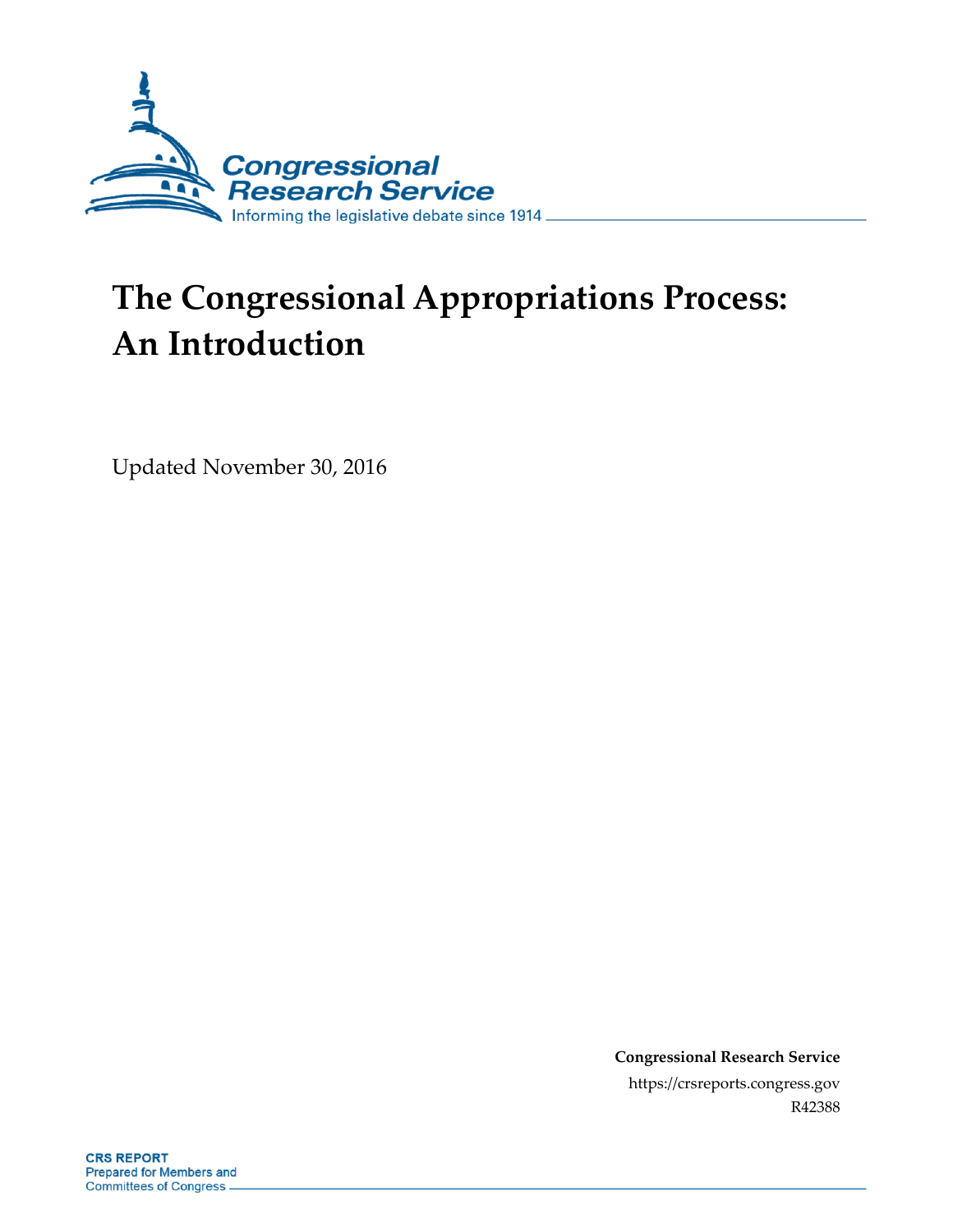## **Summary**

Congress annually considers several appropriations measures, which provide discretionary funding for numerous activities—for example, national defense, education, and homeland security—as well as general government operations. Congress has developed certain rules and practices for the consideration of appropriations measures, referred to as the *congressional appropriations process*. The purpose of this report is to provide an overview of this process.

Appropriations measures are under the jurisdiction of the House and Senate Appropriations Committees. In recent years these measures have provided approximately 35% to 39% of total federal spending. The remainder of federal spending comprises direct (or mandatory) spending, controlled by House and Senate legislative committees, and net interest on the public debt.

The annual appropriations cycle is initiated with the President's budget submission, which is due on the first Monday in February. This is followed by congressional consideration of a budget resolution that, in part, sets spending ceilings for the upcoming fiscal year. The target date for completion of the budget resolution is April 15. Committee and floor consideration of the annual appropriations bills occurs during the spring and summer months and may continue through the fall and winter until annual appropriations are enacted. Floor consideration of appropriations measures is subject to procedural rules that may limit the content of those measures and any amendments thereto.

Congress has established a process that provides for two separate types of measures associated with discretionary spending: authorization bills and appropriation bills. These measures perform different functions. Authorization bills establish, continue, or modify agencies or programs. Appropriations measures subsequently provide funding for the agencies and programs authorized.

There are three types of appropriations measures. *Regular appropriations bills* provide most of the funding that is provided in all appropriations measures for a fiscal year and must be enacted by October 1, the beginning of the fiscal year. If regular bills are not enacted by the beginning of the new fiscal year, Congress adopts *continuing resolutions* to continue funding, generally until regular bills are enacted. *Supplemental appropriations bills* provide additional appropriations to become available during a fiscal year.

Budget enforcement for appropriations measures under the congressional budget process has both statutory and procedural elements. The statutory elements are derived from the Budget Control Act of 2011, which imposes limits on discretionary spending for each of the fiscal years between FY2012 and FY2021. The procedural elements generally stem from requirements under the Congressional Budget Act that are normally associated with the budget resolution. Through this Budget Act process, the Appropriations Committee in each chamber, as well as each of their subcommittees, receives procedural limits on the total amount of budget authority for the upcoming fiscal year (referred to as 302(a) and 302(b) allocations). Enforcement of the statutory limits occurs primarily through sequestration, while enforcement of the procedural limits occurs through points of order. Discretionary appropriations may be designated or otherwise provided so that they are effectively exempt from statutory and procedural budget enforcement. Such designations include "emergency requirements," "overseas contingency operations/global war on terrorism," and for "disaster relief."

Rescissions are provisions of law that cancel previously enacted budget authority. As budget authority providing the funding must be enacted into law, so too a rescission cancelling the budget authority must be enacted into law. Rescissions can be included either in separate rescission measures or any of the three types of appropriations measures.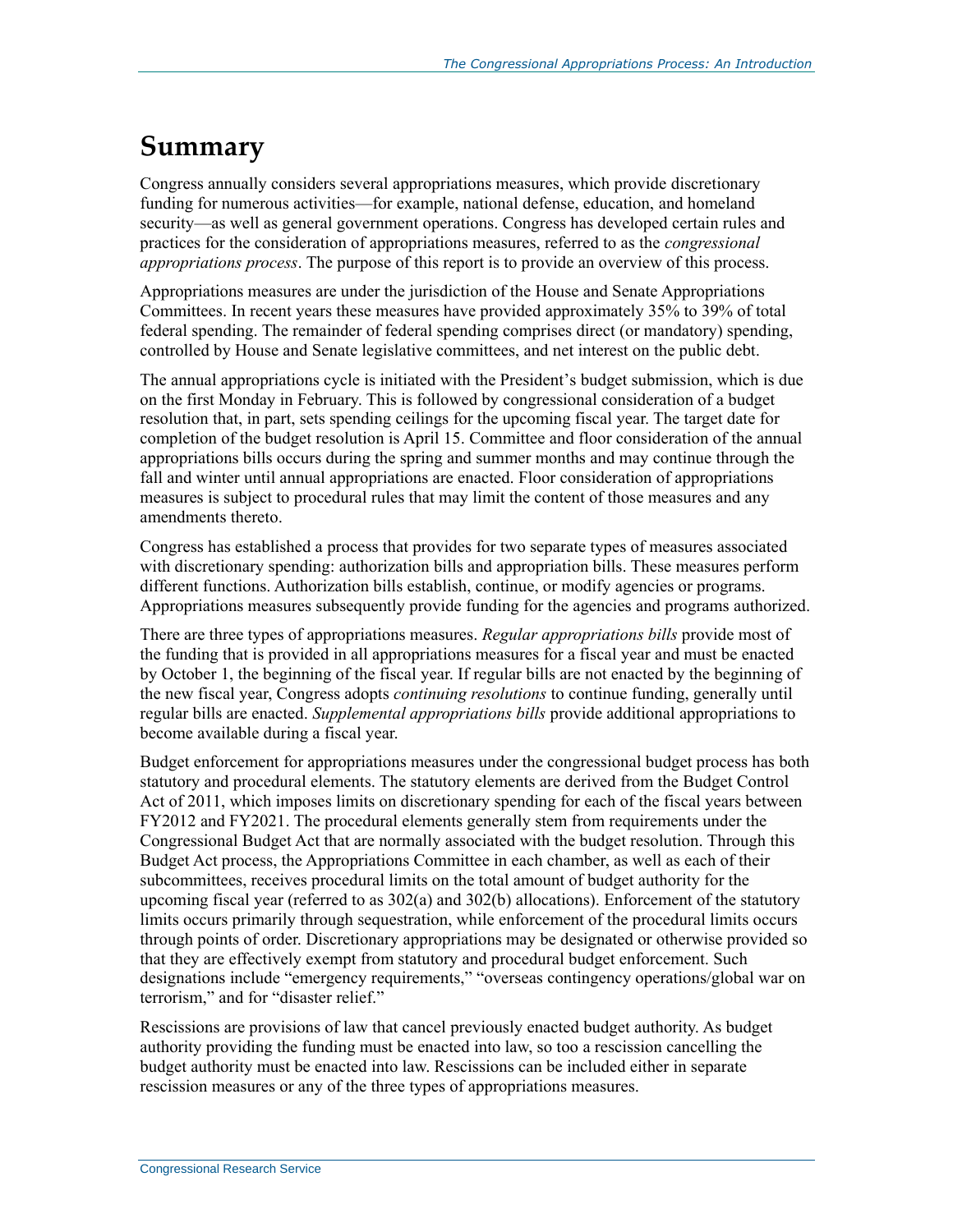## **Contents**

| Allocations and Other Limits on Appropriations Associated with the Budget |  |
|---------------------------------------------------------------------------|--|
|                                                                           |  |
|                                                                           |  |
|                                                                           |  |
|                                                                           |  |

## Contacts

|--|--|--|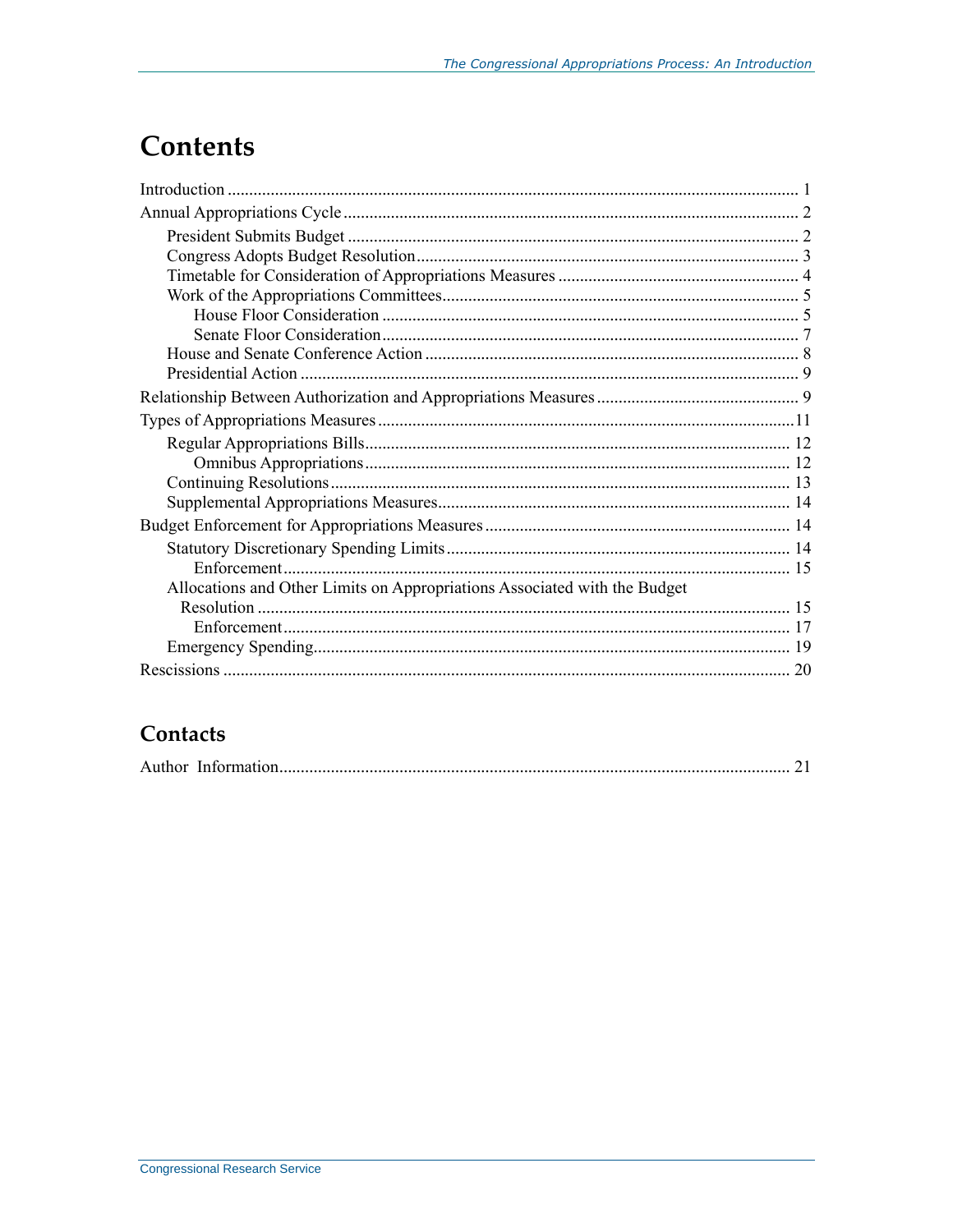## <span id="page-3-0"></span>**Introduction**

Congress annually considers several appropriations measures, which provide discretionary funding for numerous activities—such as national defense, education, and homeland security—as well as general government operations. Appropriations acts are characteristically annual and generally provide funding authority that expires at the end of the federal fiscal year, September  $30<sup>1</sup>$ 

These measures are considered by Congress under certain rules and practices, referred to as the *congressional appropriations process*. This report discusses the following aspects of this process:

- The annual appropriations cycle,
- The relationship between authorization and appropriation measures,
- Types of appropriations measures,
- Budget enforcement for appropriations measures, and
- Rescissions.

When considering appropriations measures, Congress is exercising the power granted to it under the Constitution, which states, "No money shall be drawn from the Treasury, but in Consequence of Appropriations made by Law."<sup>2</sup> The power to appropriate is a legislative power. Congress has enforced its prerogatives through certain laws. The so-called Antideficiency Act, for example, strengthened the application of this section by, in part, explicitly prohibiting federal government employees and officers from making contracts or other obligations in advance of or in excess of an appropriation, unless authorized by law, and providing administrative and criminal sanctions for those who violate the  $act<sup>3</sup>$  Furthermore, under law, public funds may be used only for the purpose(s) for which Congress appropriated the funds.<sup>4</sup>

The President has an important role in the appropriations process by virtue of the constitutional power to approve or veto entire measures, which Congress can override only by two-thirds vote of both chambers. The President also has influence, in part, because of various duties imposed by statute, such as submitting an annual budget to Congress.

The House and Senate Committees on Appropriations have jurisdiction over the annual appropriations measures. Each committee is organized into subcommittees, with each subcommittee having responsibility for developing one regular annual appropriations bill to provide funding for departments and activities within its jurisdiction.<sup>5</sup> Each House appropriations subcommittee is paired with a Senate appropriations subcommittee and the two subcommittees' jurisdictions are generally identical. The current appropriations subcommittee structure includes the following  $12$  subcommittees<sup>6</sup>:

1. Agriculture, Rural Development, Food and Drug Administration, and Related Agencies;

 $\overline{a}$ 

<sup>&</sup>lt;sup>1</sup> The federal fiscal year begins on October 1 and ends the following September 30.

<sup>2</sup> U.S. Constitution, Article I, Section 9.

<sup>3</sup> 31 U.S.C. §§1341(a)-1342 and 1349-1350.

<sup>4</sup> 31 U.S.C. §1301(a).

<sup>&</sup>lt;sup>5</sup> For more information on the jurisdiction of the House and Senate appropriations subcommittees by agency, see CRS Report R40858, *Locate an Agency or Program Within Appropriations Bills*, by Justin Murray.

<sup>6</sup> For additional information, see CRS Report RL31572, *Appropriations Subcommittee Structure: History of Changes from 1920 to 2015*, by James V. Saturno.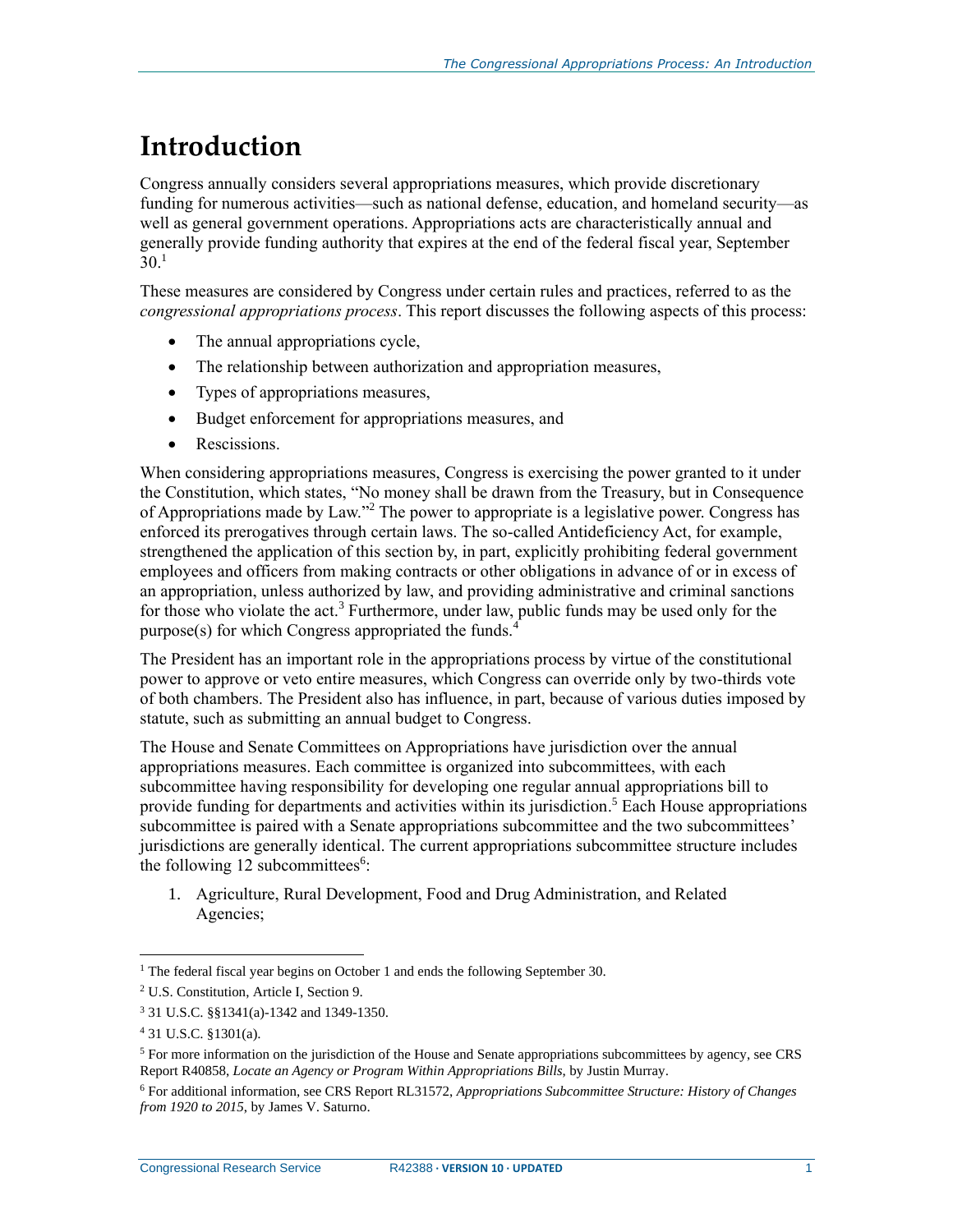- 2. Commerce, Justice, Science, and Related Agencies;
- 3. Defense;
- 4. Energy and Water Development, and Related Agencies;
- 5. Financial Services and General Government;
- 6. Homeland Security;
- 7. Interior, Environment, and Related Agencies;
- 8. Labor, Health and Human Services, Education, and Related Agencies;
- 9. Legislative Branch;
- 10. Military Construction, Veterans Affairs, and Related Agencies;
- 11. State, Foreign Operations, and Related Programs; and
- 12. Transportation, Housing and Urban Development, and Related Agencies.

## <span id="page-4-0"></span>**Annual Appropriations Cycle**

#### <span id="page-4-1"></span>**President Submits Budget**

The President initiates the annual budget cycle with the submission of an annual budget proposal for the upcoming fiscal year to Congress. The President is required to submit the annual budget on or before the first Monday in February.<sup>7</sup> Congress has, however, provided deadline extensions both statutorily and, sometimes, informally.<sup>8</sup>

The President recommends spending levels for various programs and agencies of the federal government in the form of *budget authority* (or BA). Such authority does not represent cash provided to or reserved for agencies. Instead, the term refers to authority provided by federal law to enter into contracts or other financial *obligations* that will result in immediate or future expenditures (or *outlays*) involving federal government funds. Most appropriations are a form of budget authority that also provides the legal authority to make the subsequent payments from the Treasury.

A FY2016 appropriations act, for example, provided \$77,349,000 in new budget authority for FY2016 to the National Institute of Environmental Health Sciences for agency operations.<sup>9</sup> That is, the act gave the institute legal authority to sign contracts to purchase supplies and pay salaries. The agency could not commit the government to pay more than the \$77 million provided for these covered activities. The outlays occur when government payments are made.

Budget authority must be obligated in the fiscal year(s) in which the funds are made available, but outlays may occur over time. In the case of the institute's activities, it may not pay for all the supplies until the following fiscal year.

The amount of outlays in a fiscal year may vary among activities funded because the length of time to complete the activities differs. For example, outlays to pay salaries may occur in the year the budget authority is made available, while outlays for a construction project may occur over several years as various stages of the project are completed.

<sup>7</sup> 31 U.S.C. §1105(a).

<sup>8</sup> For information on past deadline extensions in presidential transition years, see CRS Report RS20752, *Submission of the President's Budget in Transition Years*, by Michelle D. Christensen.

<sup>&</sup>lt;sup>9</sup> P.L. 114-113, Division G, 129 Stat. 2568.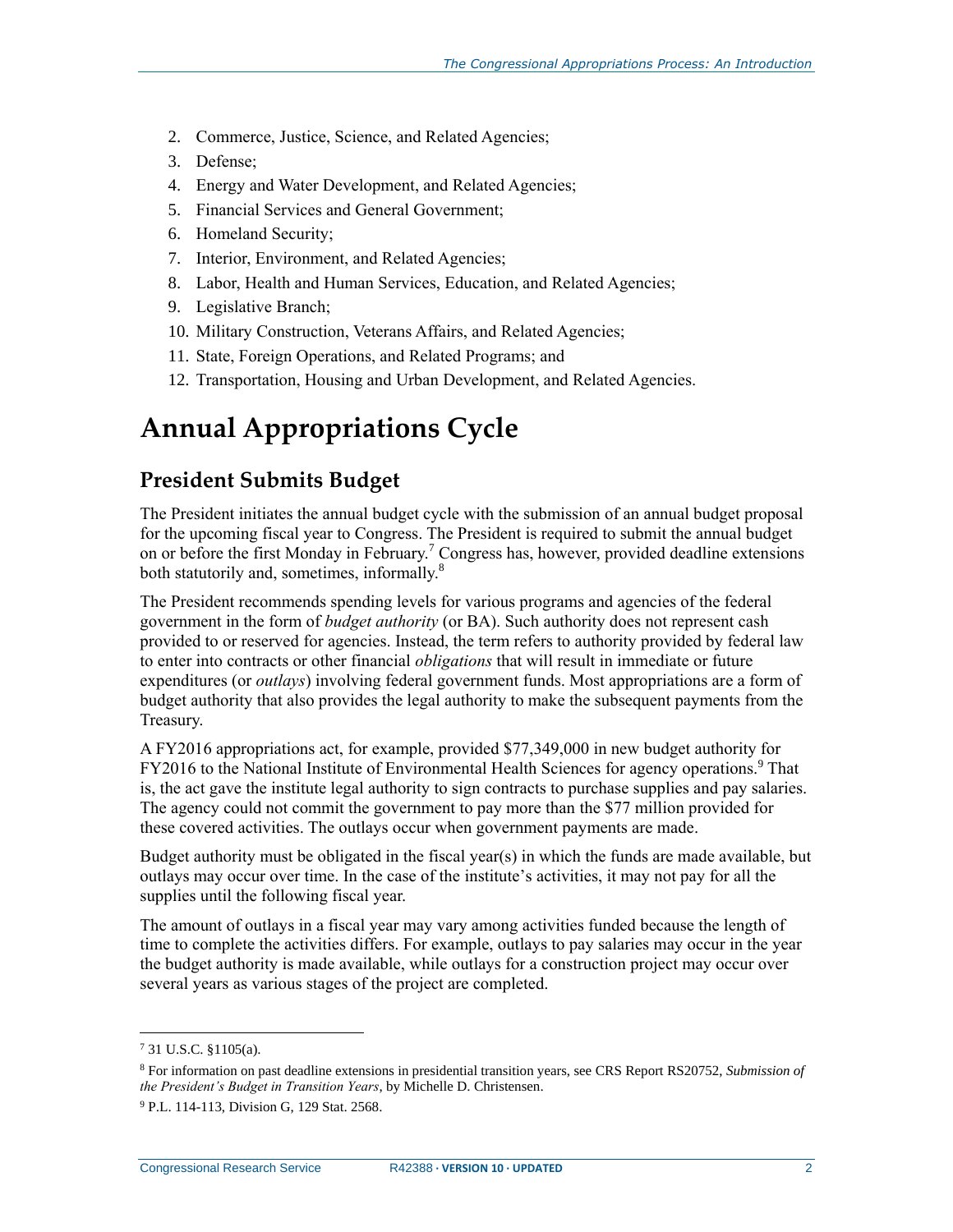As Congress considers appropriations measures providing new budget authority for a particular fiscal year, discussions on the resulting outlays involve estimates based on historical trends. Data on the actual outlays for a fiscal year are not available until the fiscal year has ended.

After the President submits the budget proposal to Congress, each agency generally provides additional detailed *justification* materials to the House and Senate appropriations subcommittees with jurisdiction over its funding.<sup>10</sup>

## <span id="page-5-0"></span>**Congress Adopts Budget Resolution**

The Congressional Budget and Impoundment Control Act of 1974  $(CBA)^{11}$  provides for the annual consideration of a concurrent resolution on the budget.<sup>12</sup> The budget resolution is Congress's response to the President's budget. It is a concurrent resolution because it is an agreement between the House and Senate that establishes overall budgetary and fiscal policy to be carried out through subsequent legislation. The budget resolution must cover at least five fiscal years: the upcoming fiscal year (referred to as the "budget year") plus the four subsequent fiscal years.<sup>13</sup>

The budget resolution, in part, sets total new budget authority and outlay levels for each fiscal year covered by the resolution. It also allocates federal spending among 20 functional categories (such as national defense, agriculture, and transportation), setting budget authority and outlay levels for each function.

Within each chamber, the total new budget authority and outlays for each fiscal year are also allocated among committees with jurisdiction over spending, thereby setting spending ceilings for each committee.<sup>14</sup> The House and Senate Committees on Appropriations receive allocations only for the upcoming fiscal year, because appropriations measures are annual. Once the appropriations committees receive their spending ceilings, they separately subdivide the amount among their respective subcommittees, providing spending ceilings for each subcommittee.

The budget resolution is not sent to the President and does not become law. It does not provide budget authority or raise or lower revenues; instead, it is a guide for the House and Senate as they consider various budget-related bills, including appropriations and tax measures. Both the House and Senate have established parliamentary rules to enforce some of these spending ceilings when legislation is considered on the House or Senate floor, respectively.

These spending ceilings for the upcoming fiscal year may be enforced through points of order during House consideration of each appropriation measure. During Senate consideration of each appropriations bill, the total new budget authority and outlay levels for the upcoming fiscal year as well as the subcommittee spending ceilings—but not the committee ceilings—may be enforced.

 $\overline{a}$ 

<sup>10</sup> For further information on budget justifications, see CRS Report RS20268, *Agency Justification of the President's Budget*, by Michelle D. Christensen.

<sup>11</sup> P.L. 93-344, as amended.

 $12$  Budget resolutions are under the jurisdiction of the House and Senate Committees on the Budget.

<sup>&</sup>lt;sup>13</sup> In general, the CBA requirements that apply to the content of the budget resolution do not also apply to the President's budget submission. Requirements for the President's budget submission are in 31 U.S.C. §1105.

<sup>&</sup>lt;sup>14</sup> The committee allocations are usually provided in the joint explanatory statement included in the conference report to the budget resolution. For more details, see ["Budget Enforcement for Appropriations Measures"](#page-16-1) below.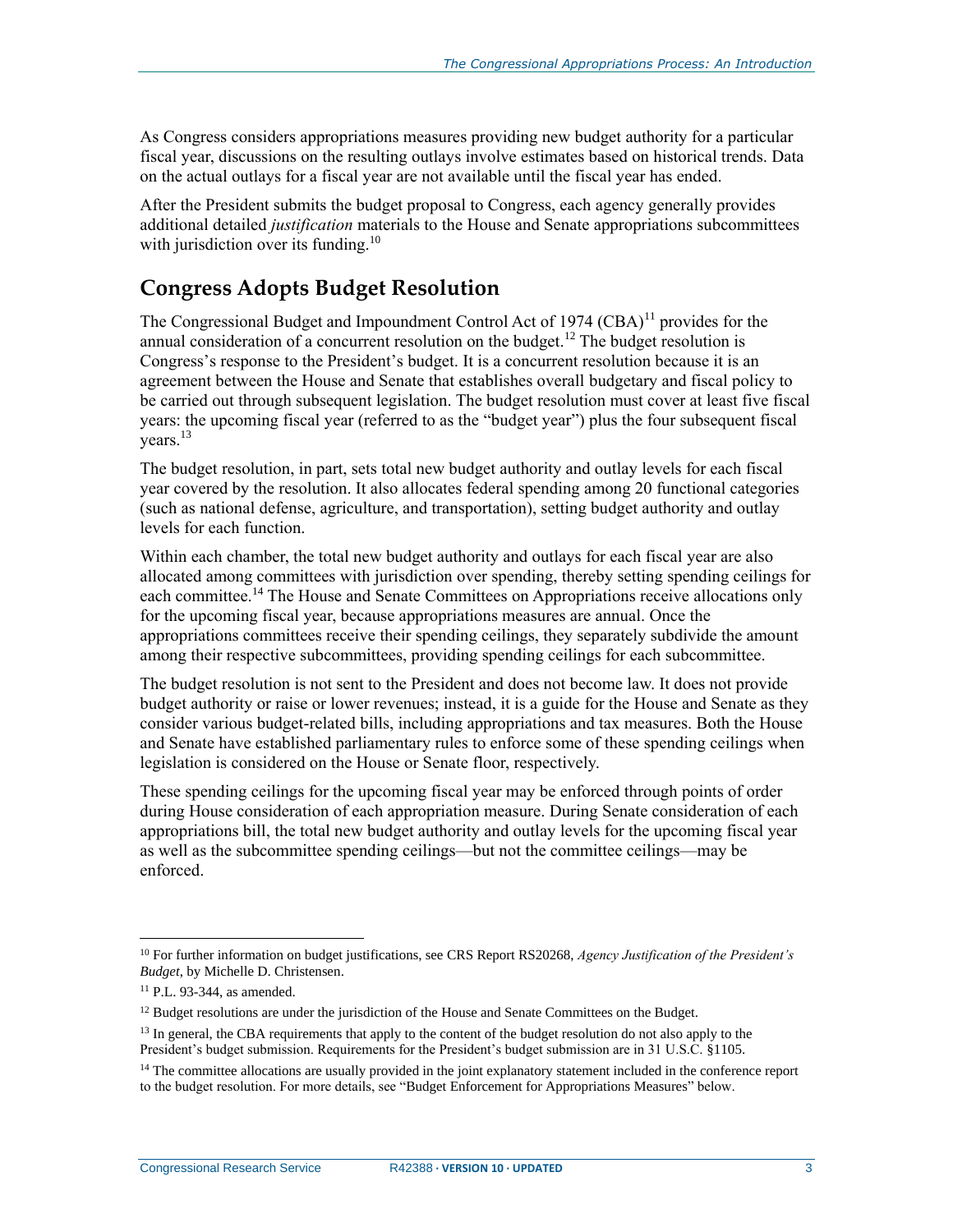The CBA establishes April 15 as the target date for congressional adoption of the budget resolution. Since FY1977, Congress has frequently not met this target date. In many instances in recent years (FY1999, FY2003, FY2005, FY2007, FY2011-FY2015, and FY2017), Congress did not adopt a budget resolution.<sup>15</sup>

There is no penalty if the budget resolution is not completed before April 15 or not at all. Under the CBA, however, certain enforceable spending ceilings associated with the budget resolution are not established until the budget resolution is completed. The act also prohibits both House and Senate floor consideration of appropriations measures for the upcoming fiscal year before Congress completes the budget resolution and, in the Senate, before the Senate Appropriations Committee receives its spending ceilings.<sup>16</sup> The CBA allows the House, however, to consider most appropriations measures after May 15, even if the budget resolution has not been adopted by Congress.<sup>17</sup> The Senate may adopt a motion to waive this CBA requirement for spending ceilings by a majority vote.

If Congress delays completion of the annual budget resolution (or does not adopt one), each chamber may adopt a deeming resolution to address these procedural difficulties.<sup>18</sup>

## <span id="page-6-0"></span>**Timetable for Consideration of Appropriations Measures**

The timing of the various stages of the appropriations process tends to vary from year to year. Although timing patterns for each stage tend to be discernible over time, certain anomalies from these general patterns occur in many years.

Traditionally, the House of Representatives initiated consideration of regular appropriations measures, and the Senate subsequently considered and amended the House-passed bills. More recently, the Senate appropriations subcommittees and committee have sometimes not waited for the House bills; instead they have reported original Senate bills. Under this more recent approach, the House and Senate appropriations committees and their subcommittees have often considered the regular bills simultaneously.

The House Appropriations Committee reports the 12 regular appropriations bills separately to the full House. The committee generally reports the bills in May and June.<sup>19</sup> Generally, the full House starts floor consideration of the regular appropriations bills in May or June as well.

The Senate Appropriations Committee typically begins reporting the bills in June and generally completes committee consideration prior to the August recess.<sup>20</sup> The Senate typically begins floor consideration of the bills beginning in June or July.

<sup>15</sup> For more information on budget resolutions, see CRS Report RL30297, *Congressional Budget Resolutions: Historical Information*, by Bill Heniff Jr.

<sup>16</sup> Section 303.

<sup>&</sup>lt;sup>17</sup> This exception applies to *general appropriations bills*, which the House defines as regular appropriations bills and supplemental appropriations measures that provide funding for more than one agency. (For more information, see ["Types of Appropriations Measures"](#page-13-0) below.)

<sup>&</sup>lt;sup>18</sup> For information on deeming resolutions, see "Allocations and Other Limits on Appropriations Associated with the [Budget Resolution"](#page-17-1) below and CRS Report R44296, *Deeming Resolutions: Budget Enforcement in the Absence of a Budget Resolution*, by Megan S. Lynch.

 $19$  Although historically there has been significant variance in this general pattern, in recent years the House Appropriations Committee has reported most of the regular bills before July. For example, of the 12 regular bills, the committee reported 10 of the FY2015 bills before July 1 and one after. In both FY2016 and FY2017, the committee reported 10 before July 1 and two after.

<sup>&</sup>lt;sup>20</sup> For FY2017, the Senate Appropriations Committee reported all 12 regular bills prior to July 1.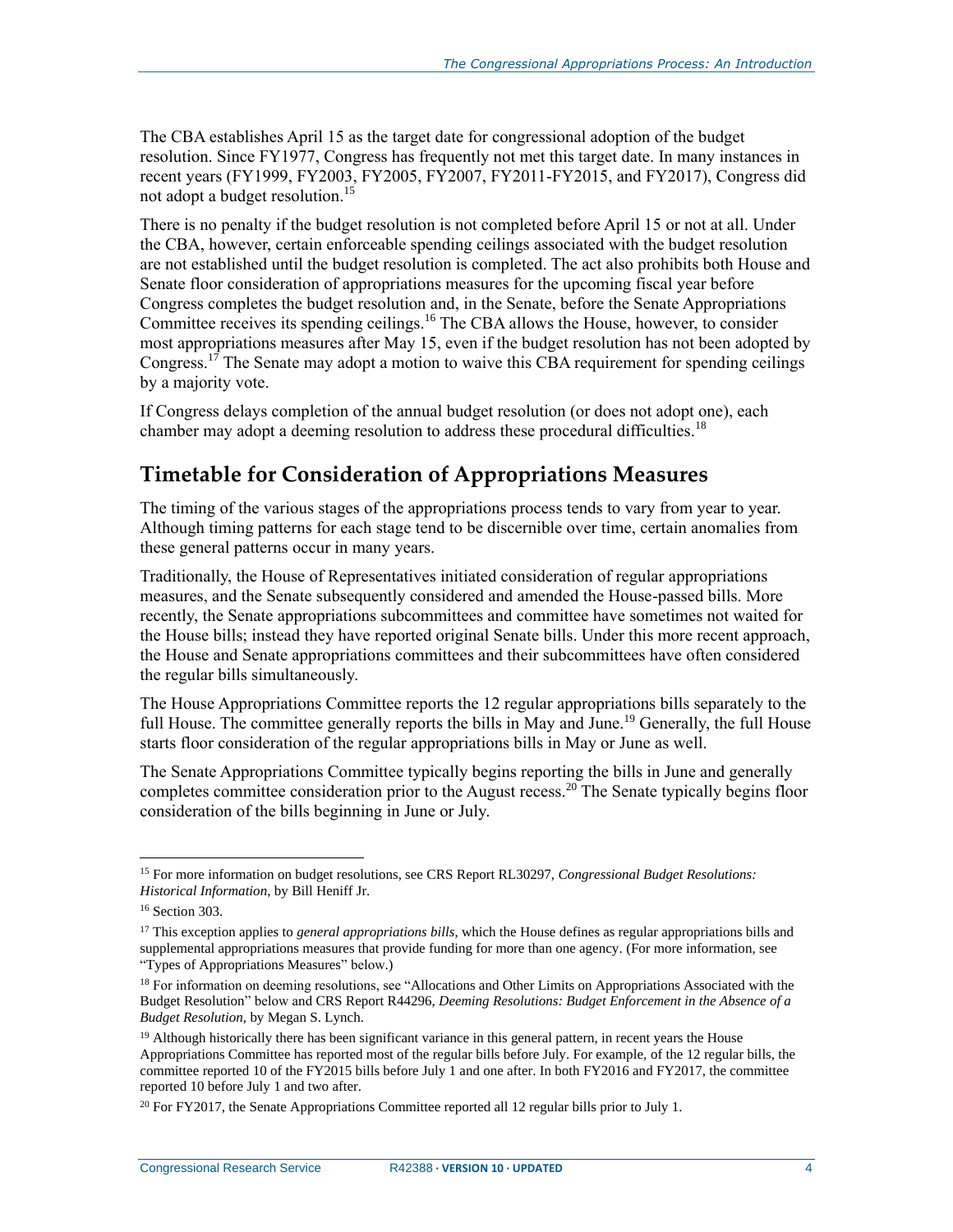Consideration by the full House and Senate may continue through the fall. While Congress has traditionally considered and approved each regular appropriations bill separately, delays in their consideration may mean that one or more appropriations measures may not receive separate initial consideration in one or both chambers and that several appropriations bills may subsequently get combined into a single legislative vehicle prior to enactment, referred to as omnibus appropriations measures.

If this process is not completed prior to the start of the fiscal year (October 1), Congress may need to enact one or more measures to provide temporary funding authority pending the final disposition of the regular appropriations bills, either separately or as part of an omnibus measure. Because budget authority is typically provided for a single fiscal year, temporary funding measures are necessary if action on a regular appropriations measure has not been completed prior to the beginning of a fiscal year in order to prevent a funding gap that could require an agency to cease non-excepted activities. Traditionally, temporary funding has been provided in the form of a joint resolution to allow agencies or programs to continue to obligate funds at a particular rate (such as the rate of operations for the previous fiscal year) for a specific period of time, which may range from a single day to an entire fiscal year. These measures are known as continuing resolutions (or CRs). $^{21}$ 

### <span id="page-7-0"></span>**Work of the Appropriations Committees**

After the President submits the budget, the House and Senate appropriations subcommittees hold hearings on the segments of the budget under their jurisdiction. They focus on the details of the agencies' justifications, which provide supporting materials to the budget submission. The hearings, at which primarily agency officials testify, may also be supplemented by meetings and communications between the subcommittee staff and agency officials. At the same time, the subcommittees may solicit requests from Members of Congress for programmatic levels and language to be included in the appropriations bills and committee reports.

After conducting these hearings, the House and Senate Appropriations Committees make their suballocations, and the subcommittees begin to draft, mark up, and report the regular bills under their jurisdiction to their respective full committees.<sup>22</sup> Both Appropriations Committees consider each subcommittee's recommendations separately. The committees may adopt amendments to a subcommittee's recommendations prior to reporting the bills and making them available for further consideration by their respective chambers.

#### <span id="page-7-1"></span>**House Floor Consideration**

Prior to floor consideration of an appropriations bill, the House almost always considers a special rule reported by the House Rules Committee setting parameters for floor consideration of the

<sup>&</sup>lt;sup>21</sup> For information on continuing resolutions, see ["Continuing Resolutions"](#page-15-0) below.

<sup>22</sup> The chair usually proposes a draft bill (the *chair's mark*). The chair and other subcommittee members discuss amendments to the draft and may agree to include some during a markup of the bill). Regular appropriations bills are not introduced prior to full committee markup. Because House rules allow the Appropriations Committee to report an original bill, the bill is not introduced and assigned a bill number until the House Appropriations Committee reports it. In the Senate there have been occasions in previous years in which some subcommittees did not formally report a regular bill to the full committee. Instead, in these instances, formal committee action on the regular bill began at fullcommittee markup.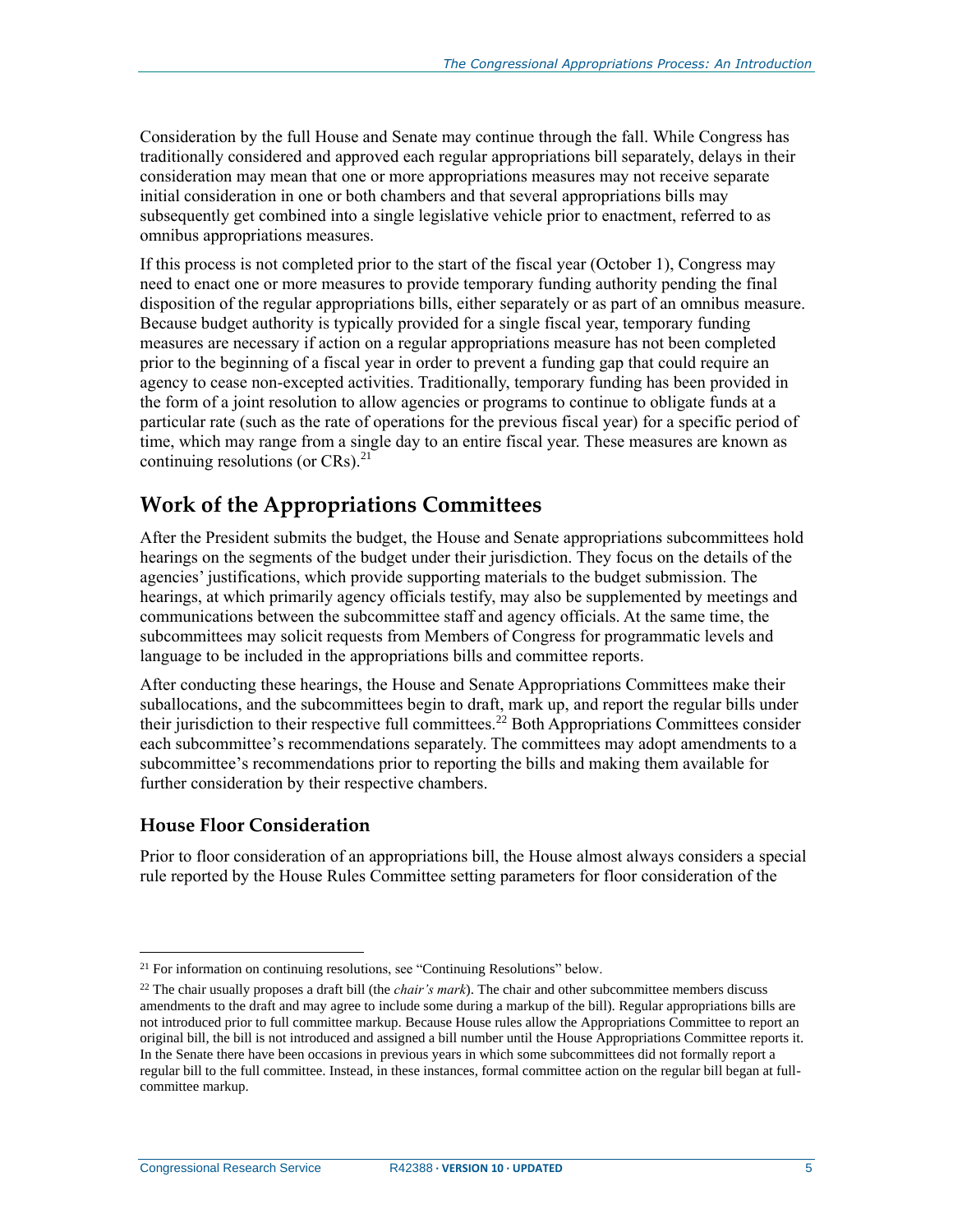bill.<sup>23</sup> If the House adopts the special rule, it usually considers the appropriations bill soon thereafter.

The House considers the bill in the Committee of the Whole House on the State of the Union (or Committee of the Whole), of which all Representatives are members.<sup>24</sup> A special rule on an appropriations bill usually provides for one hour of general debate on the bill. The debate includes opening statements by the chair and ranking minority member of the appropriations subcommittee with jurisdiction over the regular bill, as well as other interested Representatives.

After the Committee of the Whole debates the bill, it considers amendments. The appropriations bill is generally read for amendment, by paragraph.<sup>25</sup> Amendments to general appropriations bills are governed by a variety of requirements:

- House standing rules and precedents that establish several requirements applicable to all types of measures, such as requiring amendments to be germane to the bill;
- House standing rules and precedents that establish a separation between appropriations and other legislation;<sup>26</sup>
- Separate orders establishing certain requirements, such as those requiring a "spending reduction account" section in each regular appropriations bill and limiting permissible amendments to that section<sup> $27$ </sup>;
- Spending limits imposed by the congressional budget process (see ["Allocations](#page-17-1)  [and Other Limits on Appropriations Associated with the Budget Resolution"](#page-17-1) below); and
- Provisions of a special rule or unanimous consent agreement providing for consideration of a particular appropriations bill.<sup>28</sup>

 $23$  Because the regular appropriations bills must be completed in a timely fashion, House Rule XIII, clause 5, provides that these appropriations bills are privileged. This allows the House Appropriations Committee to make a motion to bring a regular appropriations bill directly to the floor without the Rules Committee reporting a special rule providing for the measure's consideration, as is necessary for most major bills. However, in recent years, the House Appropriations Committee has usually used the special rule procedure.

These special rules typically include waivers of certain parliamentary rules regarding the consideration of appropriations bills and certain provisions within them. Special rules may also be used for other purposes, such as structuring or restricting floor amendments. For further information, see CRS Report R42933, *Regular Appropriations Bills: Terms of Initial Consideration and Amendment in the House, FY1996-FY2015*, by Jessica Tollestrup.

<sup>&</sup>lt;sup>24</sup> House Rule XVIII, clause 3, requires that appropriations measures be considered in the Committee of the Whole before the House votes on final passage of the measures. (For more on Committee of the Whole, see CRS Report 95- 563, *The Legislative Process on the House Floor: An Introduction*, by Christopher M. Davis; and CRS Report RL32200, *Debate, Motions, and Other Actions in the Committee of the Whole*, by Bill Heniff Jr. and Elizabeth Rybicki

<sup>25</sup> For more information, see CRS Report 98-995, *The Amending Process in the House of Representatives*, by Christopher M. Davis.

<sup>&</sup>lt;sup>26</sup> See ["Relationship Between Authorization and Appropriations Measures"](#page-11-1) below. Also, for further information, see CRS Report R41634, *Limitations in Appropriations Measures: An Overview of Procedural Issues*, by James V. Saturno.

<sup>&</sup>lt;sup>27</sup> Section 3(d) of H.Res. 5 ( $114<sup>th</sup>$  Cong.) allows amendments that would transfer appropriations in a pending general appropriations bill to a spending reduction account, which is required in each such bill. Only amendments transferring funds into the account are allowed; therefore, the House may not consider an amendment withdrawing funds from the account.

<sup>&</sup>lt;sup>28</sup> For further information on how special rules and unanimous consent agreements have previously been used to govern consideration of regular appropriations bills on the House floor, see CRS Report R42933, *Regular Appropriations Bills: Terms of Initial Consideration and Amendment in the House, FY1996-FY2015*, by Jessica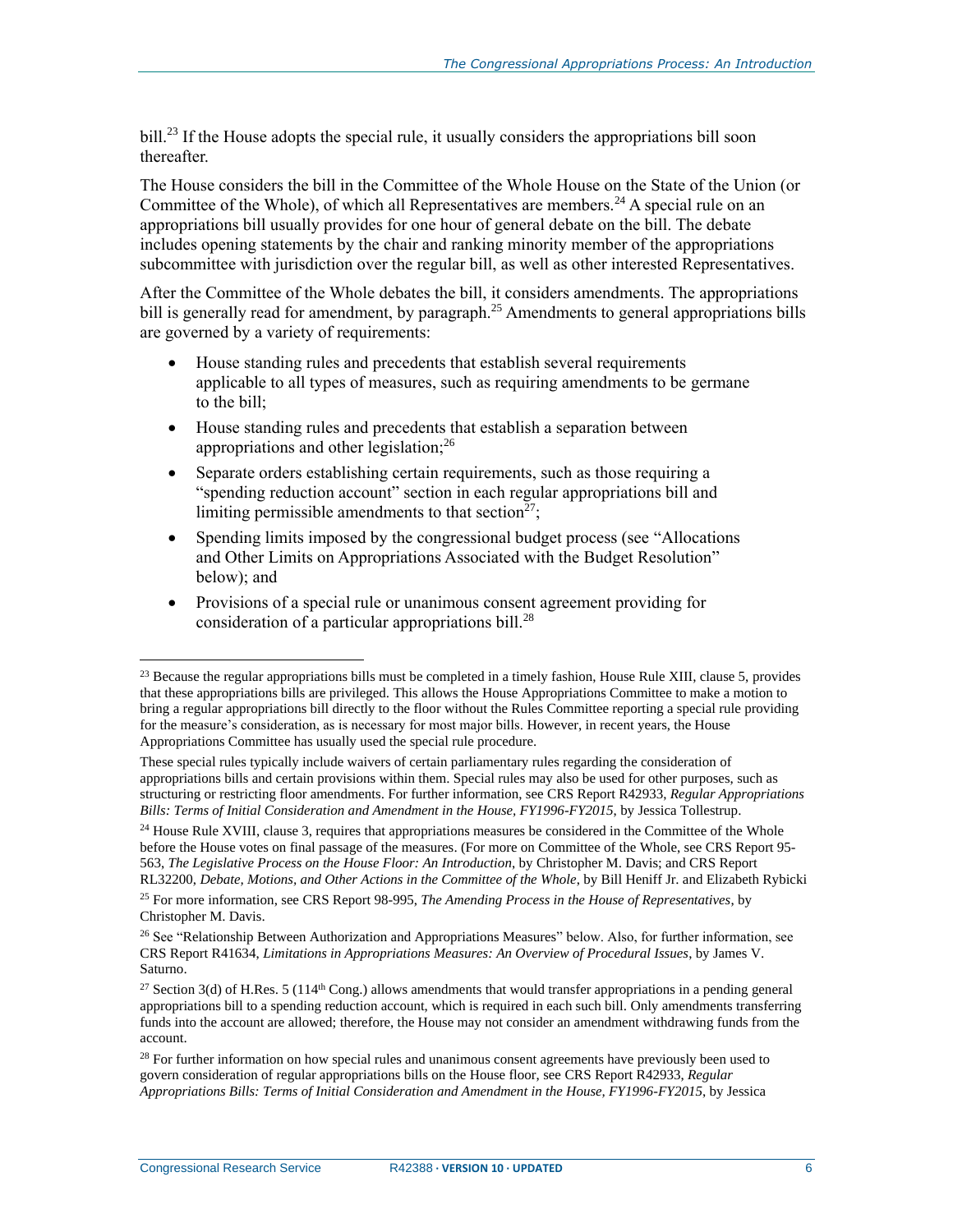If an amendment violates any of these requirements, any Representative may raise a point of order to that effect. These points of order are not self-enforcing. A Member must raise a point of order that an amendment violates a specific rule. If the presiding officer rules the amendment out of order, it cannot be considered by the House. A special rule or unanimous consent agreement, however, may waive requirements imposed by House rules or the budget process, thereby allowing the House to consider the amendment.

During consideration of individual appropriations bills, the House sometimes sets additional parameters, either by adopting a special rule or by unanimous consent. For example, the House has sometimes agreed to limit consideration to a specific list of amendments or to limit debate on individual amendments by unanimous consent.

After the Committee of the Whole completes consideration of the measure, it rises and reports the bill and any amendments that have been adopted to the full House. The House then votes on the amendments and final passage. After House passage, the bill is sent to the Senate.

#### <span id="page-9-0"></span>**Senate Floor Consideration**

The recent practice has been for the full Senate to consider the text of a bill as reported by its Appropriations Committee in the form of a substitute to the House-passed appropriations bill.<sup>29</sup> The Senate does not have a device like a special rule to set parameters for consideration of bills by majority vote. Before taking up the bill, however, or during its consideration, the Senate sometimes sets parameters by unanimous consent.

When the bill is brought up on the floor, the chair and ranking minority member of the appropriations subcommittee make opening statements on the contents of the bill as reported.

Committee and floor amendments to the reported bills must meet requirements established under the Senate standing rules and precedents and congressional budget process as well as any requirements agreed to by unanimous consent. The specifics of the Senate and House rules for general appropriations bills differ, including the waiver procedures, but include the following common themes $30$ :

- Separate consideration of legislation and appropriations<sup>31</sup>; and
- Enforcement of the spending limits imposed by the congressional budget process.

The Senate generally does not require that amendments be considered in the order of the bill. Senators may propose amendments to any portion of the bill at any time it is pending unless the Senate agrees to set limits.

 $\overline{a}$ 

Tollestrup.

 $29$  Recently, the Senate Appropriations Committee has generally either (1) reported the House-passed bill with a committee substitute, or (2) reported an original Senate bill, waited until the House-passed bill was received in the Senate, and then offered a committee substitute (comprising the text of the Senate bill) to the House-passed bill. In either case, the Senate considers the committee's recommendations in the form of a committee amendment to the House-passed bill.

<sup>&</sup>lt;sup>30</sup> The Senate may waive these rules either by unanimous consent or, in some cases, by motion.

<sup>&</sup>lt;sup>31</sup> Senate Rule XVI also prohibits amendments that are not germane to the subject matter in the bill, but the Senate standard for germaneness and procedures for determining whether an amendment is germane are different than the House. For information about germaneness and Senate Rule XVI, paragraph 4, see Riddick and Frumin, *Riddick's Senate Procedure*, pp. 161-171. See also the report section ["Relationship Between Authorization and Appropriations](#page-11-1)  [Measures."](#page-11-1)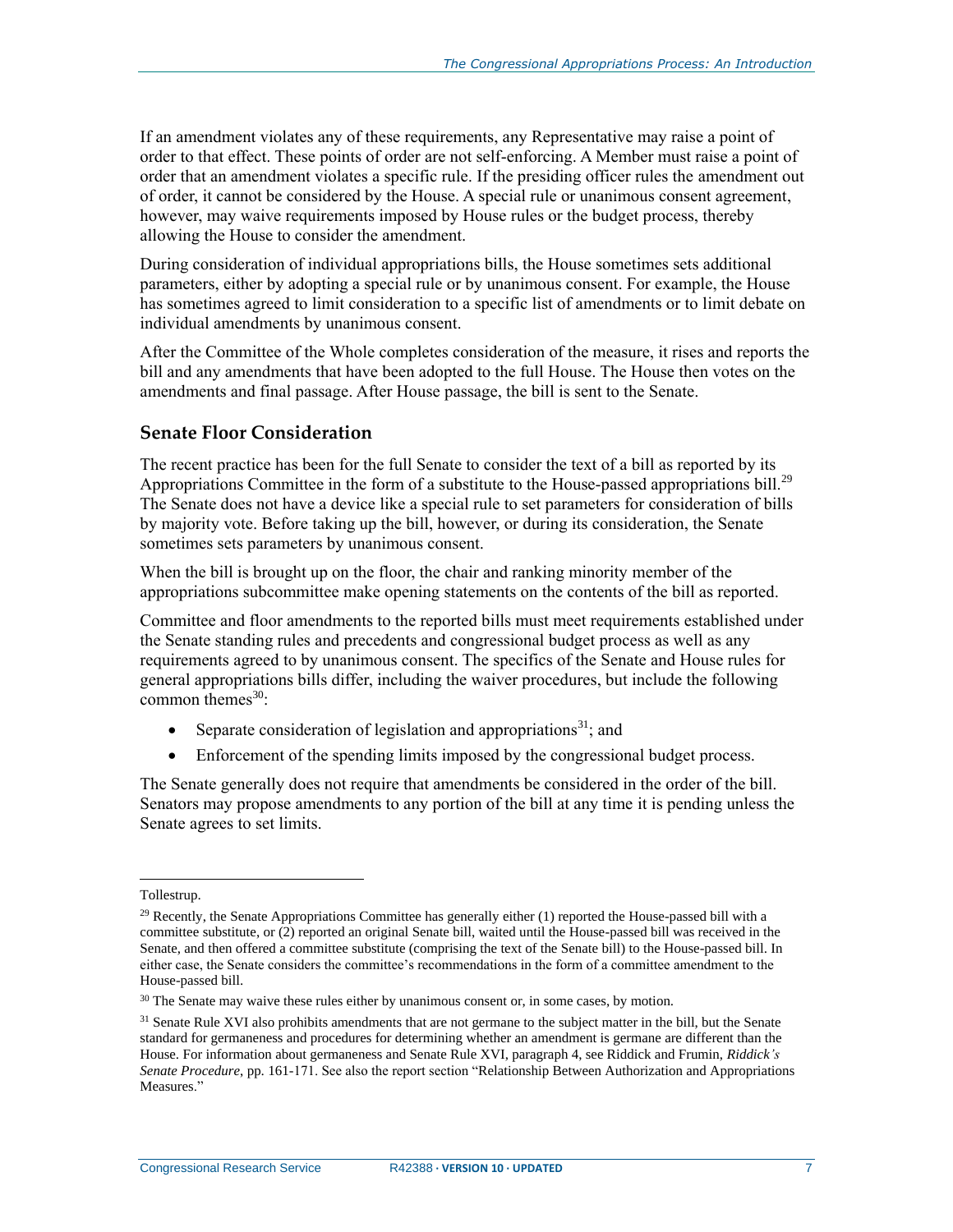### <span id="page-10-0"></span>**House and Senate Conference Action**

The Constitution requires that the House and Senate approve the same measure in precisely the same form before it may be presented to the President for his signature or veto. Consequently, once the House and Senate have both completed initial consideration of an appropriations measure, the Appropriations Committees in each chamber will endeavor to negotiate a resolution of the differences between their respective versions. The practice has generally been for the House and Senate to convene a conference committee to resolve differences between the chambers on appropriations bills.<sup>32</sup> Alternatively, agreement may be reached through an exchange of amendments between the houses.<sup>33</sup>

In current practice, the Senate typically passes the House bill with the Senate version attached as a single substitute amendment. As a result, the House and Senate resolve their differences based on disagreement on the measure as a whole. Members of the House and Senate appropriations subcommittees having jurisdiction over a particular regular appropriations bill, as well as the chair and ranking minority members of the full committees, are designated as conferees or managers and tasked with meeting to negotiate over differences between the House- and Senatepassed versions. 34

The purpose of the negotiations is to resolve differences between the two chambers, and therefore House and Senate rules generally require conferees to negotiate within the scope of the differences on those matters in disagreement.<sup>35</sup> Additionally, they may not include in the conference report new *directed spending provisions*, defined as

any item that consists of a specific provision containing a specific level of funding for any specific account, specific program, specific project, or specific activity, when no specific funding was provided for such specific account, specific program, specific project, or specific activity in the measure originally committed to the conferees by either House.<sup>36</sup>

Completion of the conference report is not on a specified timeline, so negotiations are concluded only when a majority of the conferees from each chamber sign the conference report. Once conferees reach agreement on all points of difference, they report the conference report, which proposes a new conference substitute for the bill as a whole. In addition, the conference report includes a joint explanatory statement (or managers' statement) explaining the new substitute. A conference report may not be amended in either chamber.

Usually, the House considers conference reports on appropriations measures first. The first chamber to consider the conference report may vote to adopt it, reject it, or recommit it to the conference for further consideration. After the first house adopts the conference report, the

<sup>32</sup> For more on resolving differences, see CRS Report 96-708, *Conference Committee and Related Procedures: An Introduction*, by Elizabeth Rybicki; and CRS Report 98-696, *Resolving Legislative Differences in Congress: Conference Committees and Amendments Between the Houses*, by Elizabeth Rybicki.

 $33$  Although this method has been used on occasion, it remains rare for appropriations measures. For information on amendment exchanges, see CRS Report 98-812, *Amendments Between the Houses: A Brief Overview*, by Elizabeth Rybicki and James V. Saturno; and CRS Report R41003, *Amendments Between the Houses: Procedural Options and Effects*, by Elizabeth Rybicki.

<sup>&</sup>lt;sup>34</sup> In practice, if the Senate and/or House does not pass an individual appropriations bill, informal negotiations may still take place on the basis of the reported version of that chamber(s) (such has been the case, for example, for some provisions included in omnibus appropriations measures in recent years; see ["Regular Appropriations Bills"](#page-14-0) section below).

<sup>35</sup> House Rule XXII, clause 9, and Senate Rule XXVIII.

<sup>36</sup> Senate Rule XLIV, paragraph 8.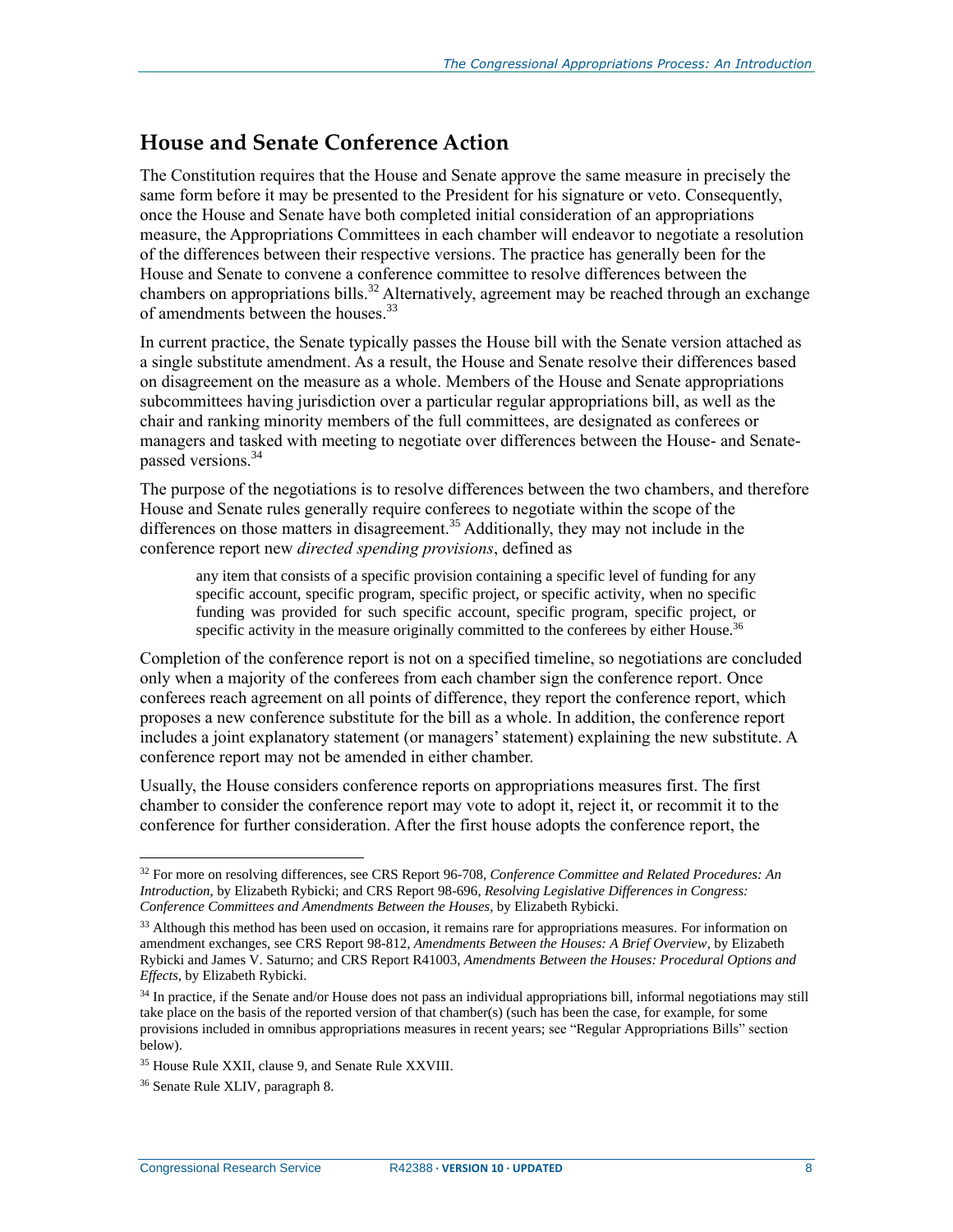conference is automatically disbanded; therefore, the second house has two options—to adopt or reject the conference report. In cases in which the conference report is either rejected or recommitted to the conference committee, the two chambers may negotiate further over the matters in dispute.<sup>37</sup> The measure cannot be sent to the President until both houses have agreed to the entire text of the bill.

The rules governing the content of the conference report may be enforced or waived during House and Senate consideration of it. Prior to consideration of the conference report, the House typically adopts a special rule waiving all points of order against the conference report or its consideration. In the Senate, such points of order may be waived through unanimous consent or (in some cases) motions to waive. If a point of order is sustained, the conference report falls.

A mechanism is available, however, through which new matter or new directed spending provisions included in a conference report can be stricken while the remaining provisions are effectively retained for further Senate consideration. If the presiding officer sustains a point of order against new matter or one or more new directed spending provisions, the offending language is stricken from the conference report. After all points of order under both requirements have been disposed of, the Senate considers a motion to send the remaining provisions to the House as an amendment between the houses since the changed legislative text can no longer be considered as a conference report. The House would then consider the amendment. The House may choose to further amend the Senate amendment and return it to the Senate for further consideration. If the House, however, agrees to the amendment, the measure is cleared for presidential action.<sup>38</sup> Alternatively, the Senate may choose to retain such provisions by voting to waive these points of order. To succeed, the motion must be adopted by a three-fifths vote of all Senators duly chosen and sworn (60 Senators if there are no vacancies). An appeal of a ruling by the presiding officer on one of these points of order would also require a vote of three-fifths of all Senators.

### <span id="page-11-0"></span>**Presidential Action**

Under the Constitution,<sup>39</sup> after a measure is presented to the President, he has 10 days to sign or veto the measure. If he takes no action, the bill automatically becomes law at the end of the 10 day period if Congress is in session. Conversely, if he takes no action when Congress has adjourned, he may pocket veto the bill.

If the President vetoes the bill, he sends it back to Congress. Congress may override the veto by a two-thirds vote in both houses. If Congress successfully overrides the veto, the bill becomes law. If Congress is unsuccessful, the bill dies.

## <span id="page-11-1"></span>**Relationship Between Authorization and Appropriations Measures**

Congress has established a process that provides for two separate types of measures authorization measures and appropriation measures. These measures perform different functions.

<sup>&</sup>lt;sup>37</sup> If either house rejects the conference report, the two houses normally agree to further conference, usually appointing the same conferees.

<sup>38</sup> For more detailed information on these Senate rules, see CRS Report RS22733, *Senate Rules Restricting the Content of Conference Reports*, by Elizabeth Rybicki.

<sup>39</sup> U.S. Constitution, Article I, Section 7, known as the Presentment Clause.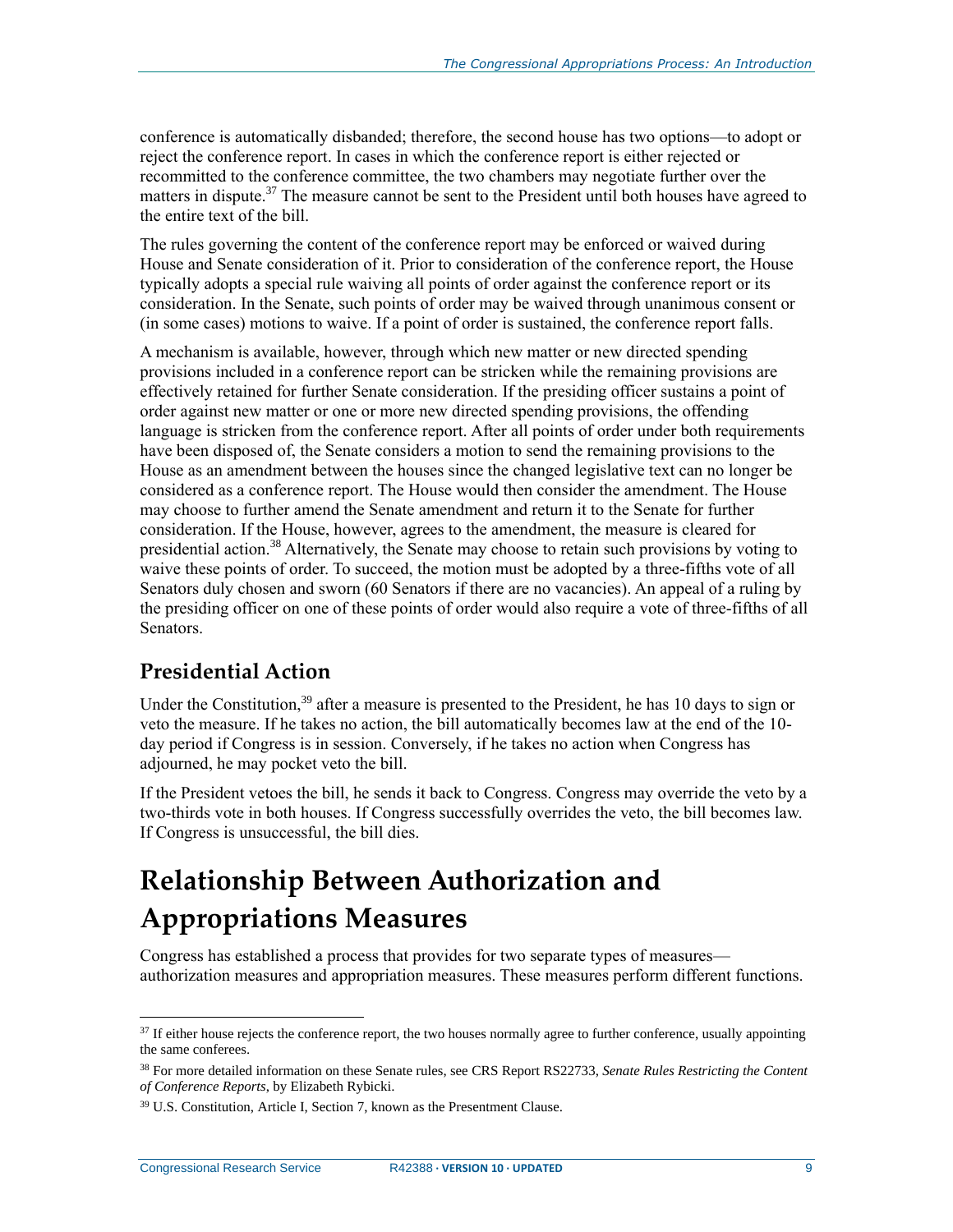Authorization acts establish, continue, or modify agencies or programs. For example, an authorization act may establish or modify programs within the Department of Defense. An authorization act may also explicitly authorize subsequent appropriations for specific agencies and programs, frequently setting spending ceilings for them. These authorizations of appropriations provisions may be permanent, annual, or multiyear authorizations. Annual and multiyear provisions require reauthorizations when they expire. Congressional rules generally restrict appropriations measures to provide new budget authority only for programs, activities, or agencies previously authorized by law. Congress, however, is not required to provide appropriations for an authorized discretionary spending program.

House and Senate rules enforce the separation of these functions into different measures by separating committee jurisdiction over appropriations and other types of legislation and rules prohibiting measures from including both appropriations and other legislation. <sup>40</sup> Authorization measures are under the jurisdiction of legislative committees, such as the House Committees on Agriculture and Homeland Security or the Senate Committees on Armed Services and the Judiciary. Appropriations measures are under the jurisdiction of the House and Senate Appropriations Committees.

The House and Senate prohibit, in various ways, language in appropriations bills providing appropriations for purposes not authorized by law or legislation on an appropriations bill. An appropriation for purposes not authorized by law, commonly called an *unauthorized appropriation*, is new budget authority in an appropriations measure (including an amendment or conference report) for agencies or programs with no current authorization or for which budget authority exceeds the ceiling authorized.<sup>41</sup> *Legislation* refers to language in appropriations measures that changes existing law, such as establishing new law or amending or repealing current law. Legislation is under the jurisdiction of the legislative committees.

Although House rules prohibit both unauthorized appropriations and legislation in regular appropriations bills and supplemental appropriations measures that provide funds for two or more agencies, the House may choose to waive their application.<sup>42</sup> However, House rules do not prohibit such provisions in continuing resolutions. The House prohibition applies to bills reported by the House Appropriations Committee, amendments, and conference reports. The point of order applies to the text of the bill as well as any amendments or conference reports.

Senate rules regarding legislation on appropriations bills restrict the content of amendments to regular bills, supplementals that provide funds for more than one purpose or agency, and continuing resolutions. Such amendments include those that are:

- offered on the Senate floor,
- reported by the Senate Appropriations Committee to the House-passed measure, or
- proposed as a substitute for the House-passed text.<sup>43</sup>

Congressional Research Service R42388 **· VERSION 10 · UPDATED** 10

<sup>40</sup> House Rule XXI, clause 2; House Rule XXII, clause 5; and Senate Rule XVI prohibit the inclusion of legislative provisions in appropriations measures. House Rule XXI, clause 4; and House Rule XXII, clause 5 also prohibit appropriations in legislation in other types of measures or conference reports.

 $41$  For further information on the relationship between authorizations and appropriations, see CRS Report R42098, *Authorization of Appropriations: Procedural and Legal Issues*, by James V. Saturno and Brian T. Yeh.

<sup>&</sup>lt;sup>42</sup> This is typically done through special rules providing for their consideration, described in ["House](#page-7-1) Floor [Consideration"](#page-7-1) above.

<sup>&</sup>lt;sup>43</sup> The Senate rule also applies to amendments between the houses.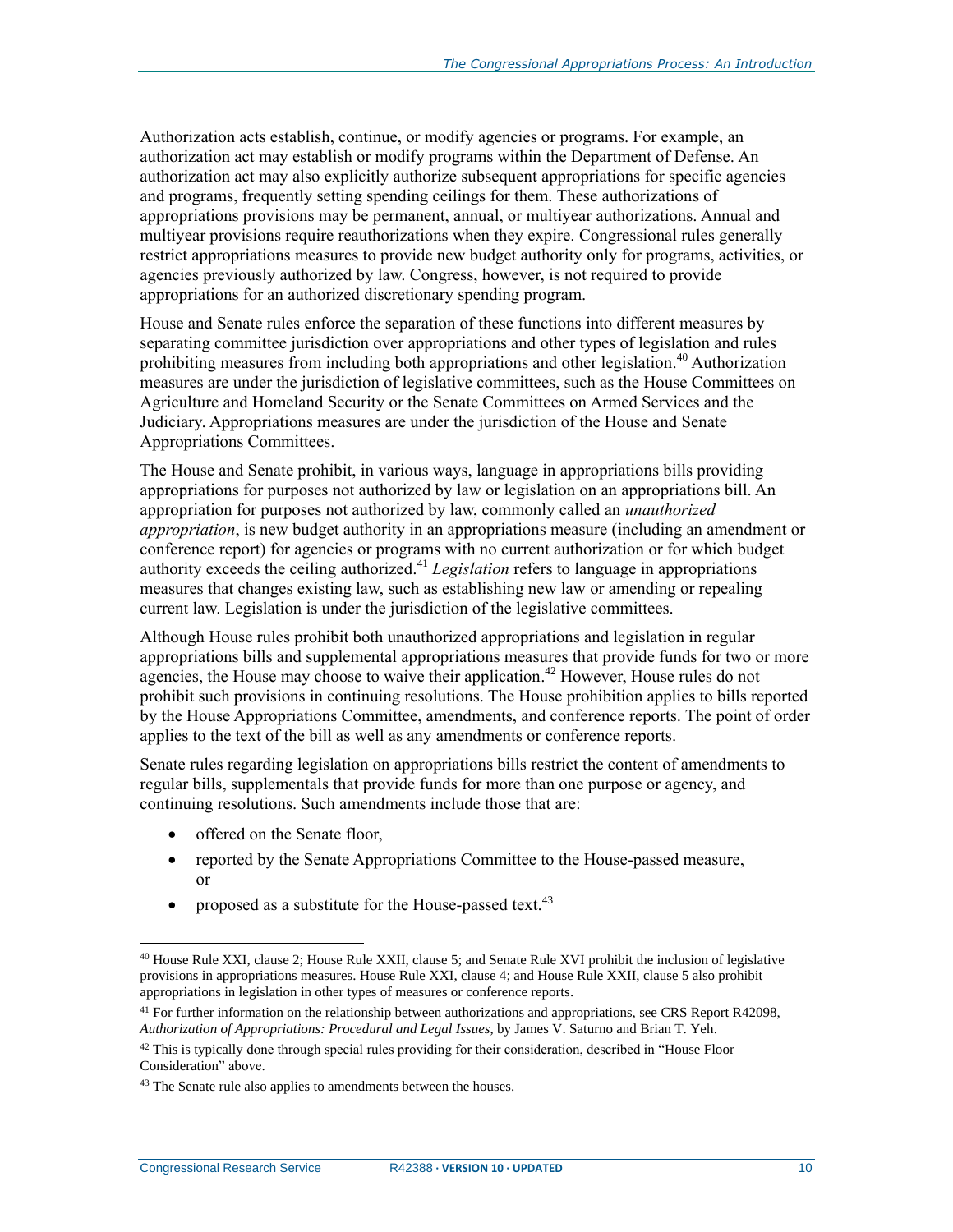In other words, Senate rules prohibit legislation in both Senate Appropriations Committee amendments and non-committee amendments.<sup>44</sup> They also prohibit non-germane amendments.<sup>45</sup>

These Senate rules do not apply to provisions in Senate bills or conference reports.<sup>46</sup> Recently, the practice of the Senate Appropriations Committee has been either to (1) report the House-passed bill with a committee substitute, or (2) report an original Senate bill, wait until the Senate receives the House-passed bill, and then offer a committee substitute (comprising the text of the Senate bill) to the House-passed bill. In either case, the Senate considers the committee's recommendations in the form of a committee amendment.

Senate rules are generally considered to be less restrictive than the House regarding what may be interpreted as unauthorized appropriations, and they prohibit such appropriations in comparatively fewer situations. For example, the Senate Appropriations Committee may report committee amendments containing appropriations not previously authorized by law. Similarly, an amendment moved by direction of the committee with legislative jurisdiction or in pursuance of an estimate submitted in accordance with law would not be prohibited under Rule XVI. An appropriation is also considered authorized if the Senate has previously passed the authorization during the same session of Congress, even if the bill has not been enacted into law. As a result, while the Senate rule generally prohibits unauthorized appropriations, Senators rarely raise this point of order.

The division between an authorization and an appropriation is a construct of House and Senate rules created to apply to congressional consideration so that the term "unauthorized appropriations" does not convey a legal meaning with regard to funding. If unauthorized appropriations or legislation remain in an appropriations measure as enacted, either because no one raised a point of order or the House or Senate waived the rules, the provision will still have the force of law. Unauthorized appropriations, if enacted, are therefore generally available for obligation or expenditure. Legislative provisions enacted in an annual appropriations act also generally have the force of law for the duration of that act unless otherwise specified.

## <span id="page-13-0"></span>**Types of Appropriations Measures**

There are generally three types of appropriations measures: regular appropriations bills, continuing resolutions, and supplemental appropriations measures.

In general, during a calendar year, Congress may consider:

- 12 regular appropriations bills for the fiscal year that begins on October 1 (often referred to as the budget year) to provide the annual funding for the agencies, projects, and activities funded therein;
- one or more continuing resolutions for that same fiscal year; and

Congressional Research Service R42388 **· VERSION 10 · UPDATED** 11

<sup>44</sup> Senate Rule XVI, paragraph 2. Under Senate precedents, an amendment containing legislation may be considered if it is germane to language in the House-passed appropriations bill. That is, if the House opens the door by including a legislative provision in an appropriations bill, the Senate has an "inherent right" to amend it. However, if the Senate considers an original Senate bill rather than the House-passed bill with amendments, there is no House language to which the legislative provision could be germane. Therefore, the *defense of germaneness* is not available.

<sup>45</sup> For information about germaneness and Senate Rule XVI, paragraph 4, see Riddick and Frumin, *Riddick's Senate Procedure*, pp. 161-171.

<sup>&</sup>lt;sup>46</sup> The Senate rule reflects Senate practices at the time the rule was established. The Senate Appropriations Committee traditionally reported amendments to the House-passed appropriations bill, instead of reporting an original Senate bill. Therefore, the rule's prohibition only applies to amendments, both committee and floor amendments.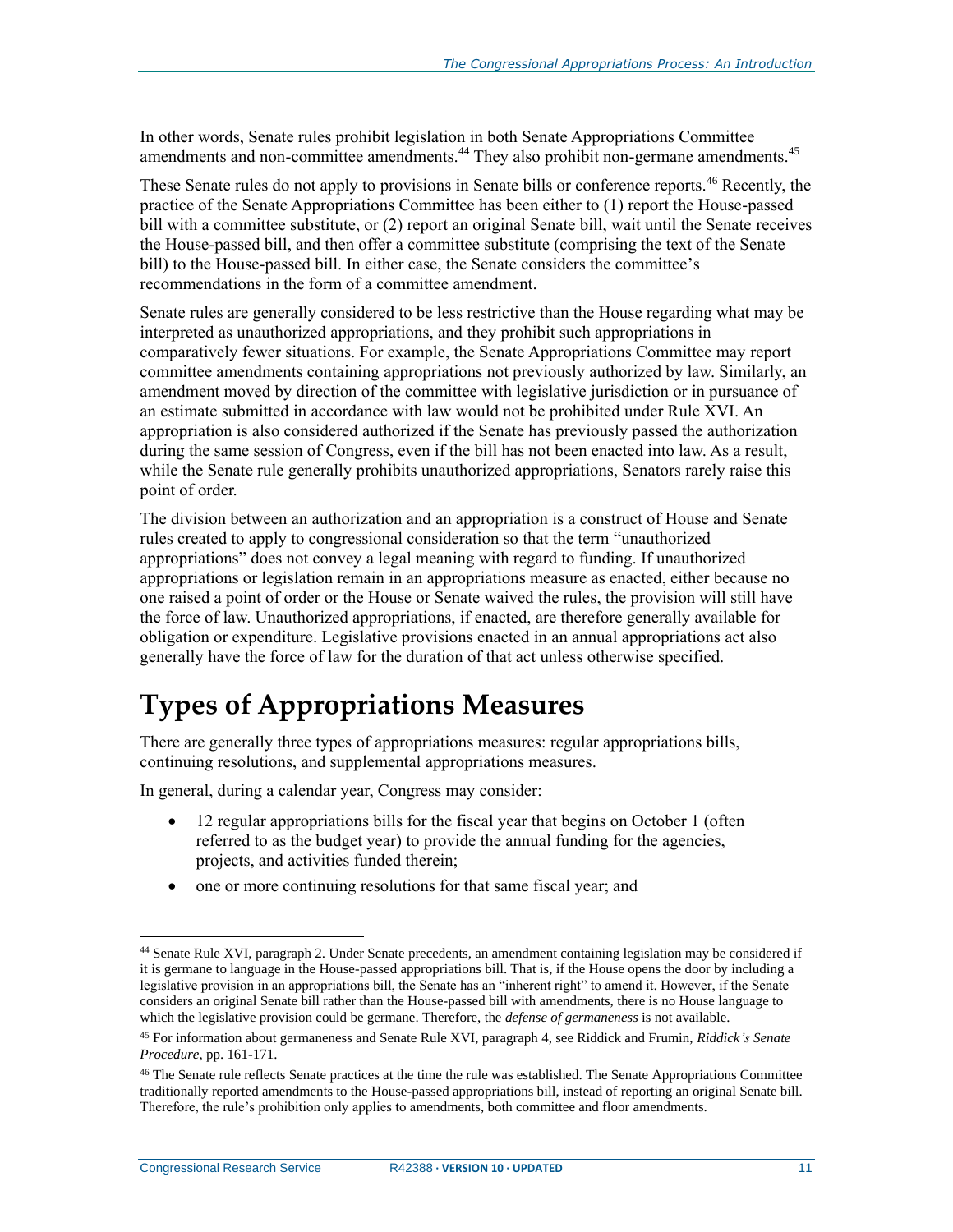one or more supplemental appropriations measures for the current fiscal year.

## <span id="page-14-0"></span>**Regular Appropriations Bills**

The appropriations process assumes the consideration of 12 regular appropriations measures annually. The House and Senate Appropriations Committees are both organized into 12 subcommittees, with each subcommittee having responsibility for developing one regular annual appropriations bill.

Regular appropriations bills contain a series of unnumbered paragraphs with headings, generally reflecting a unique budget account. The basic unit of regular and supplemental appropriations bills is the account. Under these measures, funding for each department and large independent agency is organized in one or several accounts. Each account generally includes similar programs, projects, or items, such as a research and development account or a salaries and expenses account, although a few accounts include only a single program, project, or item. For small agencies, a single account may fund all of the agency's activities. These acts typically provide a lump-sum amount for each account as well as any conditions, provisos, or specific requirements that apply to that account.

In report language, $47$  the House and Senate Committees on Appropriations may provide more detailed expectations or directions to the departments and agencies on the distribution of funding among various activities funded within an account.

Appropriations measures may also provide transfer authority.<sup>48</sup> Transfers shift budget authority from one account or fund to another or allow agencies to make such shifts. For example, an agency moving new budget authority from a salaries and expenses account to a research and development account would be a transfer. Agencies are prohibited from making such transfers without statutory authority.

Agencies may, however, generally shift budget authority from one activity to another within an account without additional statutory authority. This is referred to as reprogramming. <sup>49</sup> The appropriations subcommittees have established notification and other oversight procedures for various agencies to follow regarding reprogramming actions. Generally, these procedures differ with each subcommittee.

#### <span id="page-14-1"></span>**Omnibus Appropriations**

 $\overline{a}$ 

Congress has traditionally considered and approved each regular appropriations bill separately, but Congress has also combined several bills together into a single legislative vehicle prior to enactment. These packages are referred to as omnibus appropriation measures.<sup>50</sup>

<sup>47</sup> The term *report language* refers to information provided in reports accompanying committee-reported legislation as well as joint explanatory statements included in conference reports. Although the entire document is generally referred to as a conference report, it comprises two separate parts. The conference report contains a conference committee's proposal for legislative language resolving the House and Senate differences on a measure, while the joint explanatory statement explains the conference report.

<sup>48</sup> Authorization measures may also provide transfer authority. For more information on transfers, see CRS Report R43098, *Transfer and Reprogramming of Appropriations: An Overview of Authorities, Limitations, and Procedures*, by Michelle D. Christensen.

<sup>&</sup>lt;sup>49</sup> Transfer authority may be required, however, in cases in which the appropriations act includes a set-aside for a specified activity within an account.

<sup>50</sup> There is no agreed upon definition of omnibus appropriations measure, but the term *minibus appropriations measure*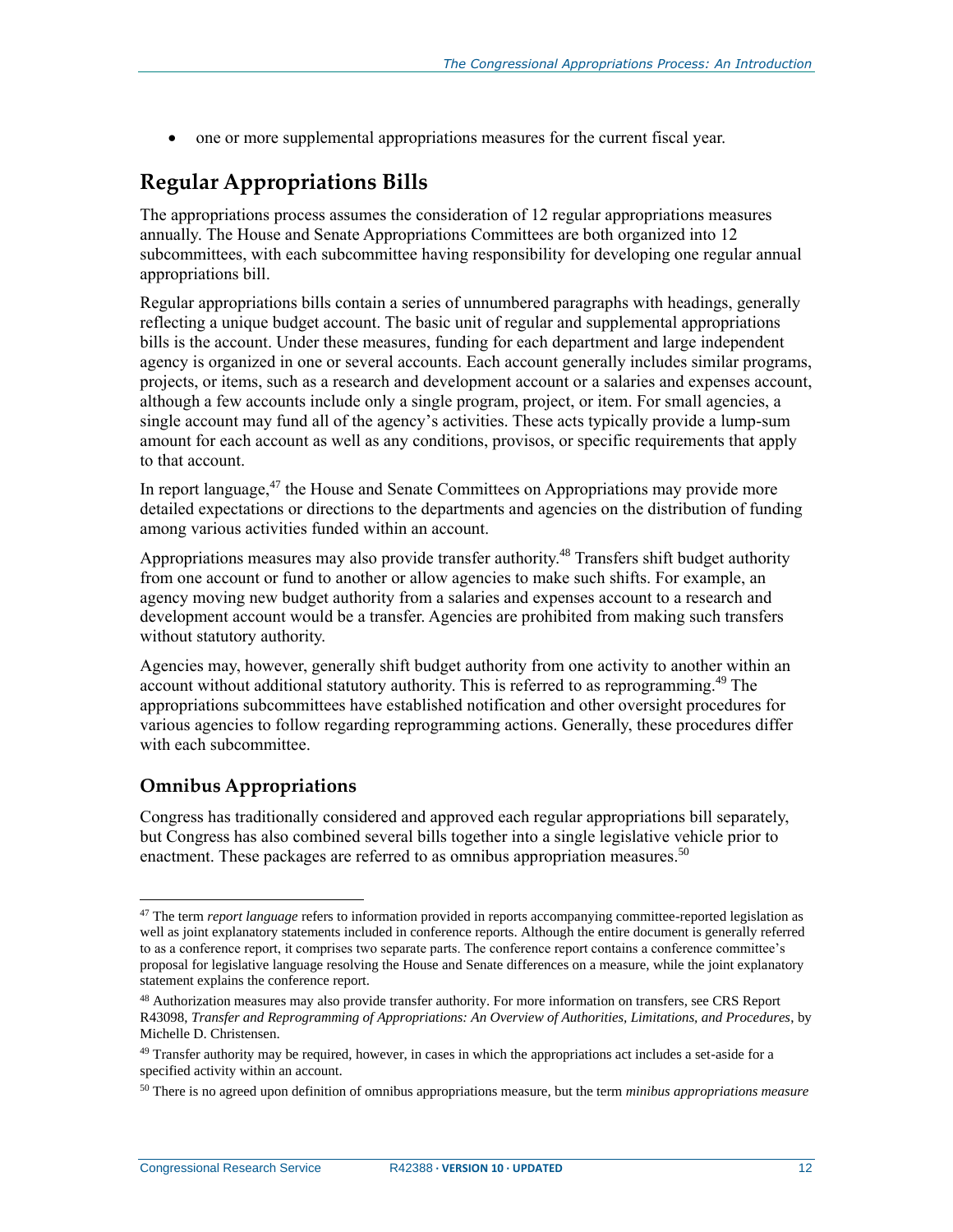In these cases, Congress typically begins consideration of each regular bill separately but has generally combined some of the bills together at a later stage in the legislative process, particularly while one or more is in conference. During conference on one of the regular appropriations bills, the conferees have typically added to the conference report the final agreements on other outstanding regular appropriations bills, thereby creating an omnibus appropriations measure.<sup>51</sup>

Omnibus acts may provide the full text of each regular appropriations bill included in the act or may incorporate the full text by reference. Omnibus acts may also be in the form of full-year continuing resolutions.<sup>52</sup> Those that provide funding either by including the text of the regular bills or by incorporating them by reference may be considered omnibus bills, but those resolutions providing spending rates—such as is typically included in continuing resolutions would not.

Packaging regular appropriations bills can be an efficient means for resolving outstanding differences within Congress or between Congress and the President. The negotiators may be able to make more convenient trade-offs between issues among several bills and complete consideration of appropriations using fewer measures. Omnibus measures may also be used to achieve a timely end to the annual appropriations process.

## <span id="page-15-0"></span>**Continuing Resolutions**

In general, budget authority provided in regular appropriations expires at the end of the fiscal year—September 30—unless otherwise specified. If action on one or more regular appropriations measures has not been completed by the start of the fiscal year, on October 1, the agencies funded by these bills must cease non-excepted activities due to lack of budget authority.<sup>53</sup>

Traditionally, temporary funding has been provided in the form of a joint resolution to allow agencies or programs to continue to obligate funds at a particular rate (such as the rate of operations for the previous fiscal year) for a specific period of time, which may range from a single day to an entire fiscal year. These measures are known as continuing resolutions (or CRs).

In only four instances since FY1977 (FY1977, FY1989, FY1995, and FY1997) were all regular appropriations enacted by the start of the fiscal year. In all other instances, at least one CR was necessary to fund governmental activities until action on the remaining regular appropriations bills was completed.<sup>54</sup>

On or before the start of the fiscal year, Congress and the President generally complete action on an initial CR that temporarily funds the outstanding regular appropriations bills. In contrast to funding practices in regular bills (i.e., providing separate appropriations levels for each account), temporary CRs generally provide funding at a rate or formula, with certain exceptions. Recently, the CRs have generally provided a rate at the levels provided in the previous fiscal year for all accounts in each regular bill covered, with some account-specific adjustments, termed anomalies.

has sometimes been used to refer to a measure including only a few regular appropriations bills, while *omnibus appropriations measure* refers to a measure containing several regular bills. See CRS Report RL32473, *Omnibus Appropriations Acts: Overview of Recent Practices*, by James V. Saturno and Jessica Tollestrup.

<sup>&</sup>lt;sup>51</sup> In a few cases, a similar combination has been achieved through an exchange of amendments.

<sup>52</sup>See ["Continuing Resolutions"](#page-15-0) below.

<sup>53</sup> For more information, see CRS Report RL34680, *Shutdown of the Federal Government: Causes, Processes, and Effects*, coordinated by Clinton T. Brass.

<sup>54</sup> For further information, see CRS Report R42647, *Continuing Resolutions: Overview of Components and Recent Practices*, by James V. Saturno and Jessica Tollestrup.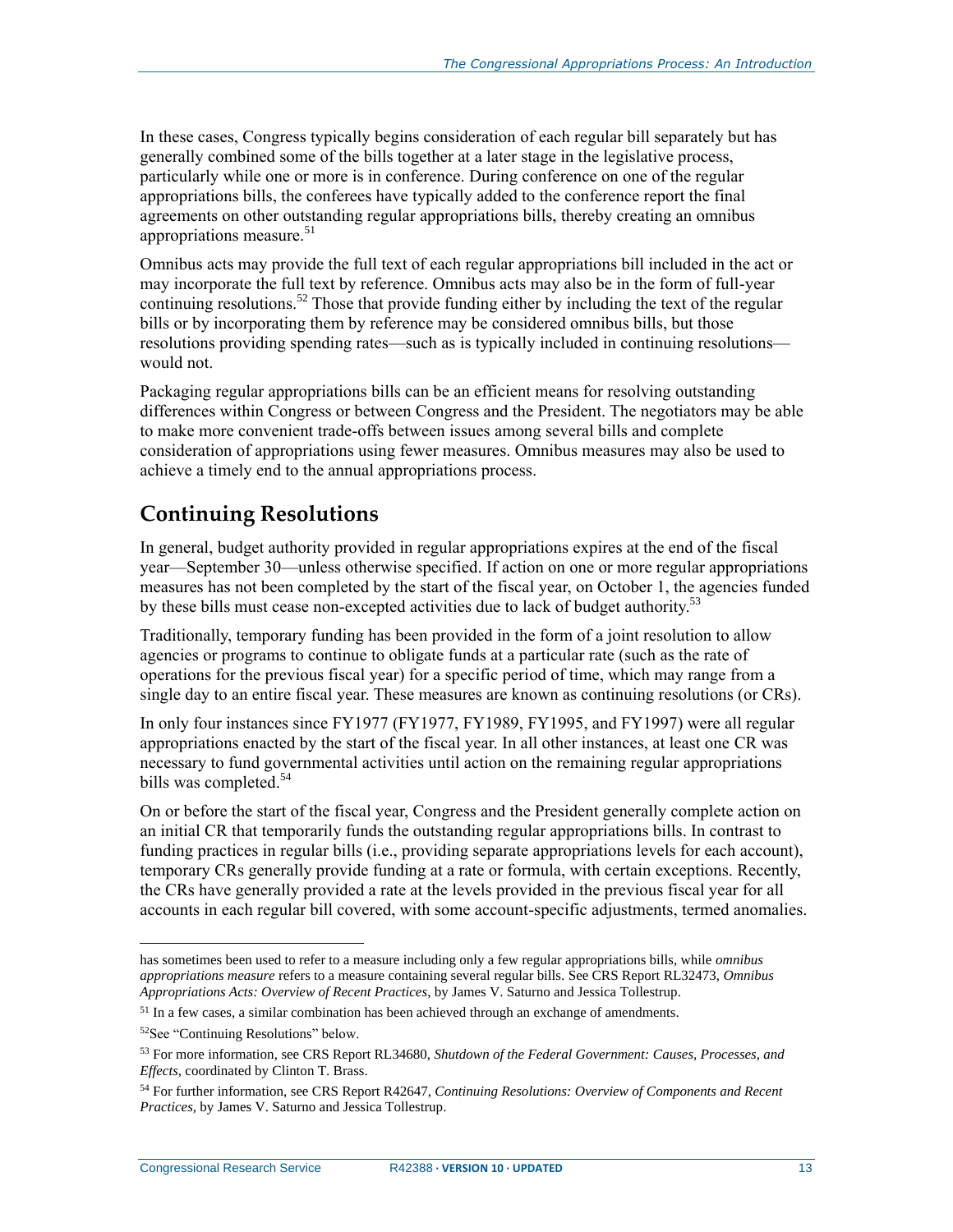The initial CR typically provides temporary funding until a specific date or until the enactment of the applicable regular appropriations acts, if earlier. Once the initial CR becomes law, additional interim CRs may be used to sequentially extend the expiration date. These subsequent CRs sometimes change the funding methods.

Less frequently, a full-year CR may be enacted that continues funding—at a specific rate or formula for accounts in outstanding regular bills, typically with numerous account-specific exceptions—through the end of the fiscal year. For example, the FY2007 full-year CR (P.L. 110- 5) covered nine regular bills, the FY2011 full-year CR (P.L. 112-10) covered 11 regular bills, and the FY2013 full-year CR (P.L. 113-6) covered seven regular bills.

## <span id="page-16-0"></span>**Supplemental Appropriations Measures**

In addition to the amounts provided in a regular appropriations measure, the President may request, and Congress may enact, additional funding for selected activities in the form of one or more supplemental appropriations measures (or supplementals). In general, supplemental funding may be enacted to address cases where resources provided through the annual appropriations process are determined to be inadequate or not timely. Supplementals have been used to provide funding for unforeseen needs, such as response and recovery costs due to a disaster. One recent example is the supplemental appropriations bill that was enacted in the wake of Hurricane Sandy in 2013. These measures, like regular appropriations bills, provide specific amounts of funding for individual accounts rather than funding based on a rate for operations (like a CR). Sometimes Congress includes supplemental appropriations in regular bills and CRs rather than in a separate supplemental bill.<sup>55</sup>

## <span id="page-16-1"></span>**Budget Enforcement for Appropriations Measures**

Budget enforcement for appropriations measures under the congressional budget process has both statutory and procedural elements. The statutory elements are derived from the Budget Control Act of 2011 (BCA), which imposes limits on discretionary spending each fiscal year through FY2021. The procedural elements of budget enforcement generally stem from requirements under the Congressional Budget Act of 1974 (CBA) that are normally associated with the budget resolution. Through this CBA process, the Appropriations Committee in each chamber, as well as each of their subcommittees, receives a procedural limit on the total amount of budget authority for the upcoming fiscal year.

## <span id="page-16-2"></span>**Statutory Discretionary Spending Limits**

The BCA places separate limits on two categories of discretionary spending: "defense" and "nondefense." The defense category includes all discretionary spending under budget function 050 (defense).<sup>56</sup> The nondefense category includes discretionary spending in all the other budget functions. The BCA limits were first implemented in FY2012 and are applicable for each of the fiscal years through FY2021.

<sup>&</sup>lt;sup>55</sup> In recent years, supplemental appropriations have often been designated or otherwise provided so that they are effectively exempt from the budget enforcement limits. For further information, see the report section ["Emergency](#page-21-0)  [Spending.](#page-21-0)"

<sup>56</sup> For information on the budget functions, see CRS Report 98-280, *Functional Categories of the Federal Budget*, by Bill Heniff Jr.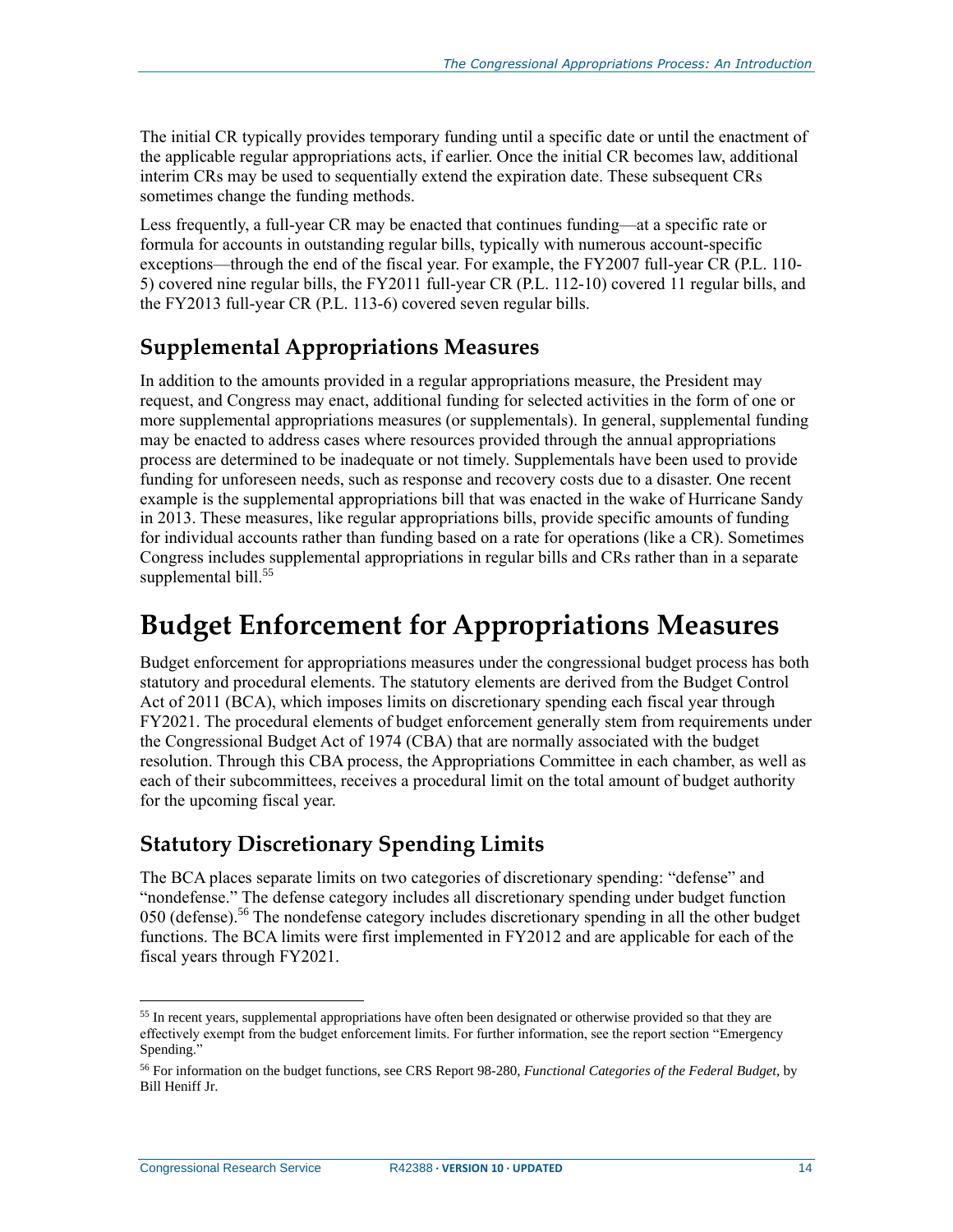Pursuant to procedures under the BCA, the limits initially established for FY2014 through FY2021 were further lowered each fiscal year to achieve certain additional budgetary savings.<sup>57</sup> The amount of the revised limits for the upcoming fiscal year is calculated by the Office of Management and Budget (OMB) and reported with the President's budget submission each year.<sup>58</sup> The timing of this calculation, which is to occur many months prior to the beginning of the fiscal year, is intended to allow time for congressional consideration of appropriations measures that comply with the revised limits.

#### <span id="page-17-0"></span>**Enforcement**

If discretionary spending is enacted in excess of the statutory limits, enforcement primarily occurs through "sequestration," which is the automatic cancelation of budget authority through largely across-the-board reductions of non-exempt programs and activities.<sup>59</sup> Any such across-the-board reductions affect only non-exempt spending subject to the breached limit and are in the amount necessary to reduce spending so that it complies with the limit. The evaluation of the spending limits and any necessary sequestration occurs at specified times after appropriations measures are enacted. The first such evaluation occurs 15 days after Congress adjourns a session *sine die*. If appropriations measures are enacted after that time, subsequent evaluations of the budgetary effects of these measures and any necessary sequestration occurs 15 days after enactment. $60$ 

The discretionary spending limits are also enforceable procedurally through points of order raised under Section 314(f) of the CBA. Section 314(f) prohibits the House or Senate from considering any measure, amendment thereto, or conference report that would cause one or both of the limits to be exceeded. The House can waive Section 314(f) through a special rule and the Senate by a three-fifths vote of Members.<sup>61</sup>

## <span id="page-17-1"></span>**Allocations and Other Limits on Appropriations Associated with the Budget Resolution**

As mentioned previously, within each chamber, the total budget authority and outlays included in the annual budget resolution are allocated among the House and Senate committees with jurisdiction over spending, including the House and Senate Committees on Appropriations. Through this allocation process, the budget resolution sets total spending ceilings for each House and Senate committee (referred to as the *302(a) allocations*).<sup>62</sup>

 $\overline{a}$ <sup>57</sup> The lowering of the limits was triggered when the BCA "joint committee" process did not result in the enactment of legislation to achieve a targeted level of spending reductions. For information on this process, see CRS Report R41965, *The Budget Control Act of 2011*, by Bill Heniff Jr., Elizabeth Rybicki, and Shannon M. Mahan.

<sup>&</sup>lt;sup>58</sup> The procedures through which these limits are reduced are in Section 251A of the Balanced Budget and Emergency Deficit Control Act of 1985 (BBEDCA). For a description of these procedures and how they were initially carried out for the FY2014 reductions, see OMB Report to Congress on the Joint Committee Reductions for Fiscal Year 2014, pp. 11-16, available at http://www.whitehouse.gov/sites/default/files/omb/assets/legislative\_reports/ fy14\_preview\_and\_joint\_committee\_reductions\_reports\_05202013.pdf.

<sup>59</sup> Procedures for discretionary spending sequestration are established in Sections 251 and 256 of the BBEDCA. Exempt programs and activities are listed in Section 255 of the BBEDCA.

<sup>60</sup> BBEDCA, Section 251(a). In addition, after June 30, if appropriations were enacted for the fiscal year that exceed one or both of the limits, the affected limit(s) for the following fiscal year would be reduced by the amount or amounts of the breach.

<sup>61</sup> CBA, Section 904(c)(2).

 $62$  This refers to Section 302(a) of the CBA. Typically, these are provided in the joint explanatory statement that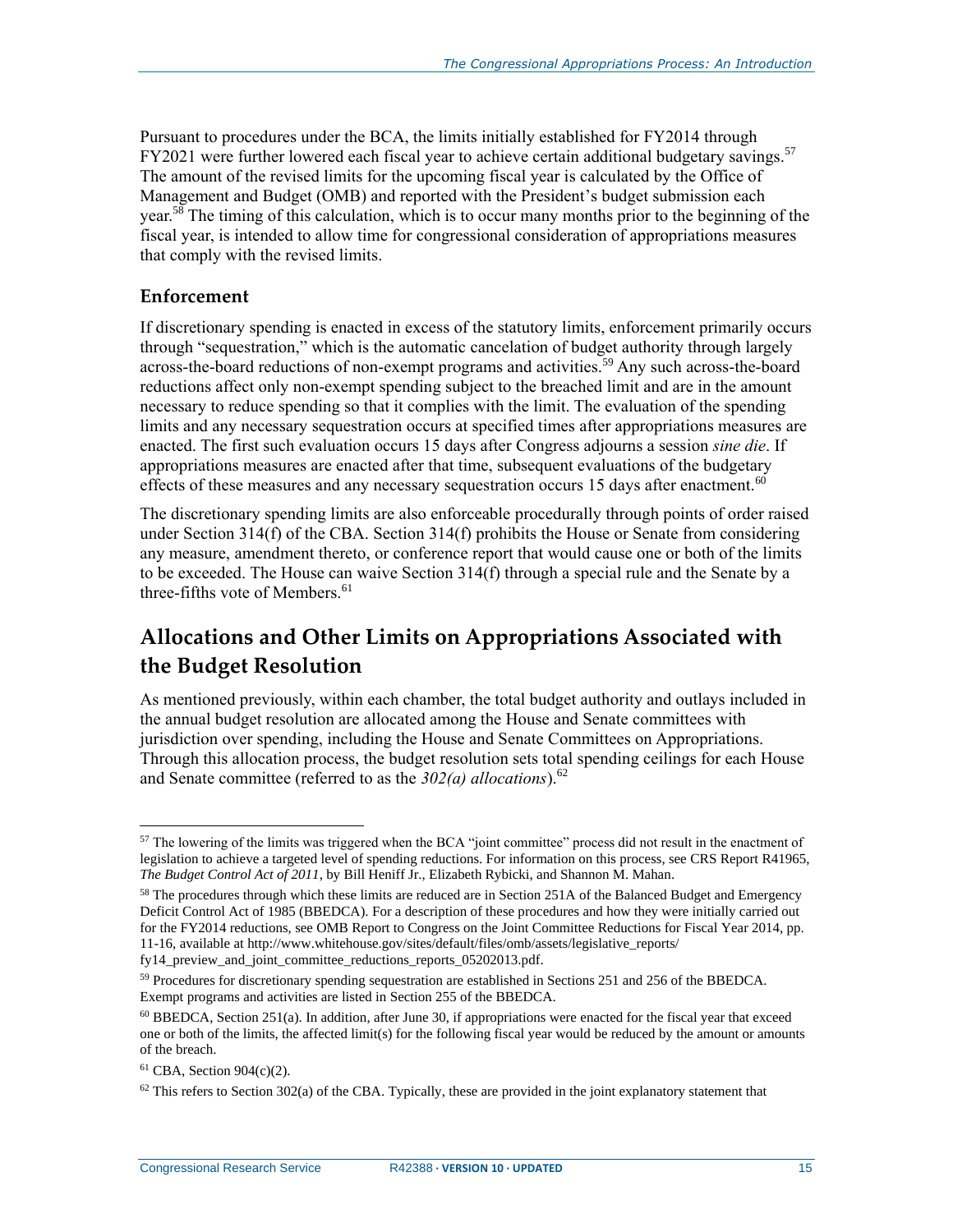The 302(a) allocation of the Appropriations Committee includes both discretionary spending and direct spending (including net interest).<sup>63</sup> Discretionary spending is controlled by appropriations acts, which are under the jurisdiction of the House and Senate Committees on Appropriations. In addition to budget authority for all programs funded by discretionary spending, appropriations measures also include budget authority to finance the obligations of some direct spending programs controlled by legislation under the jurisdiction of the legislative (or authorizing) committees.<sup>64</sup>

The budget authority for direct spending provided in appropriations measures is predominantly for entitlement programs, referred to as *appropriated entitlements*. These entitlements are funded through a two-step process.<sup>65</sup> First, legislation becomes law that sets program parameters (through eligibility requirements and benefit levels, for example); then the appropriations committees *must* provide the budget authority needed to finance the commitment. The Appropriations Committees have limited control over the amount of budget authority provided, since the amount needed is the result of previously enacted commitments in law.<sup>66</sup>

After the House and Senate Appropriations Committees receive their 302(a) allocations, they separately subdivide this amount among their subcommittees, providing each subcommittee with a ceiling. These subdivisions are referred to as the *302(b) suballocations*. <sup>67</sup> The authority for making 302(b) suballocations belongs to the House and Senate Appropriations Committees, and they may later be revised by the committees to reflect further action on appropriations. Such allocations become effective (and enforcable) once they have been reported by the committee.

The spending ceilings associated with the annual budget resolution that apply to appropriations measures are generally for a single fiscal year (the upcoming fiscal year), because appropriations measures are annual.

If the budget resolution is significantly delayed (or is never completed), there may not be 302(a) allocations or 302(b) suballocations to enforce until the budget resolution is in place. In such instances, the House and Senate have often adopted alternative mechanisms to provide at least temporary 302(a) allocations for their respective Appropriations Committees, thereby establishing some enforceable spending ceilings. Such mechanisms have been referred to as a "deeming resolutions."<sup>68</sup> The method of adopting such alternative mechanisms for one or both chambers may take a variety of forms. For example, when Congress did not complete a FY2007 budget

accompanies the conference report on the budget resolution.

 $63$  "In the federal budget, net interest comprises the government's interest payments on debt held by the public, offset by interest income that the government receives on loans and cash balances and by earnings of the National Railroad Retirement Investment Trust." U.S. Congressional Budget Office, *Glossary of Budgetary and Economic Terms*, available at http://www.cbo.gov.

<sup>&</sup>lt;sup>64</sup> For example, Social Security and Medicare Part A are under the jurisdiction of the House Ways and Means Committee and Senate Finance Committee. Most of the other standing committees are also legislative committees, such as the House and Senate Armed Services Committees, the House Oversight and Governmental Committee, and the Senate Homeland Security and Government Affairs Committee.

<sup>&</sup>lt;sup>65</sup> Alternatively, direct spending authority may also be provided through a one-step process in which the legislative act sets the program parameters and provides the budget authority, such as Social Security.

<sup>66</sup> Sometimes appropriations measures include amendments to the authorization laws that control the formula for mandatory appropriations, thereby changing the amount of appropriations subsequently needed. Because such amendments are legislative in nature, they violate the parliamentary rules separating authorizations and appropriations (see ["Relationship Between Authorization and Appropriations Measures"](#page-11-1)).

<sup>67</sup> This refers to Section 302(b) of the CBA.

<sup>68</sup> For information on deeming resolutions, see CRS Report R44296, *Deeming Resolutions: Budget Enforcement in the Absence of a Budget Resolution*, by Megan S. Lynch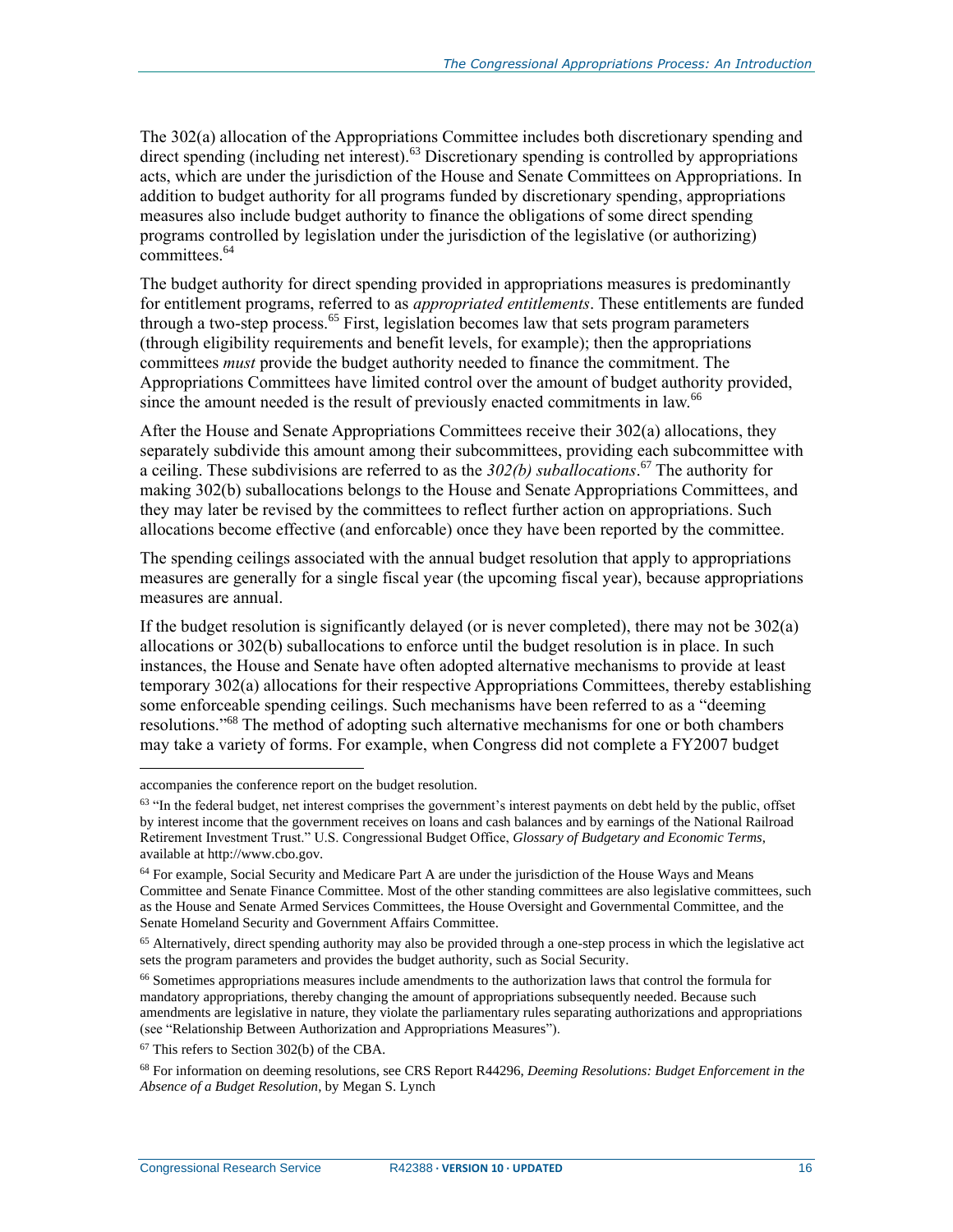resolution, both the House and Senate adopted separate deeming resolutions in 2006. The House adopted a special rule<sup>69</sup> that, in part, deemed the House-adopted FY2007 budget resolution<sup>70</sup> and accompanying committee report in effect for enforcement purposes. As a result, the FY2007 total spending ceilings and 302(a) allocations (and therefore, subsequent 302(b) suballocations) were in effect. The Senate included in a FY2006 supplemental appropriations act a deeming provision that, in part, set FY2007 302(a) allocations for the Senate Appropriations Committee.<sup>71</sup> For FY2014 and FY2015, an alternative mechanism for budget enforcement, which included a means to establish 302(a) allocations for appropriations, was enacted in the Bipartisan Budget Act of  $2013<sup>72</sup>$  In the absence of a budget resolution, this mechanism allowed the chairs of the House and Senate Appropriations Committees to enter statements into the *Congressional Record* of budgetary levels for their respective chambers. Those statements, which included a 302(a) allocation for the chambers' Appropriations Committees, formed the basis for the subsequent 302(b) suballocations for the subcommittees.

#### <span id="page-19-0"></span>**Enforcement**

The restrictions on appropriations associated with the budget resolution are enforced procedurally through points of order that can be raised on the House and Senate floors when the appropriations measures are considered.

#### *House*

Two CBA points of order, under Sections 302(f) and 311(a), are available to enforce the 302(a) allocation to the Appropriations Committees and the 302(b) suballocations to their subcommittees. These CBA points of order apply to committee-reported appropriations bills,  $73$ certain non-reported appropriations bills,<sup>74</sup> amendments, and conference reports to these measures during their consideration. If such an appropriation violates these rules, the legislation or amendment cannot be considered.

The 302(f) point of order prohibits floor consideration of a measure, amendment, or conference report providing new budget authority for the upcoming fiscal year that would cause the applicable committee  $302(a)$  or subcommittee  $302(b)$  allocations of new budget authority for that fiscal year to be exceeded. The application of this point of order on appropriations measures is generally limited to discretionary spending (and any changes in direct spending initiated in the appropriations measures).<sup>75</sup> For example, if a committee-reported regular appropriations bill had provided total new discretionary budget authority equal to the subcommittee's 302(b) allocation, any amendment proposing additional new discretionary budget authority would violate the 302(f) point of order.

 $69$  H.Res. 818, Section 2 (109<sup>th</sup> Cong).

<sup>70</sup> H.Con.Res. 376 (109th Cong.).

<sup>71</sup> P.L. 109-234, Section 7035(a); 120 Stat. 418.

<sup>72</sup> P.L. 113-67, Sections 111, 115, and 116.

 $73$  The House Appropriations Committee typically reports regular and major supplemental appropriations bills. However, it does not generally report CRs.

 $74$  If a special rule expedites consideration of a measure by ordering the previous question directly to passage, the form of the measure considered is subject to the points of order. Some continuing resolutions have been considered by this procedure.

<sup>&</sup>lt;sup>75</sup> The point of order does not apply to increases in the level of direct spending required to finance current law.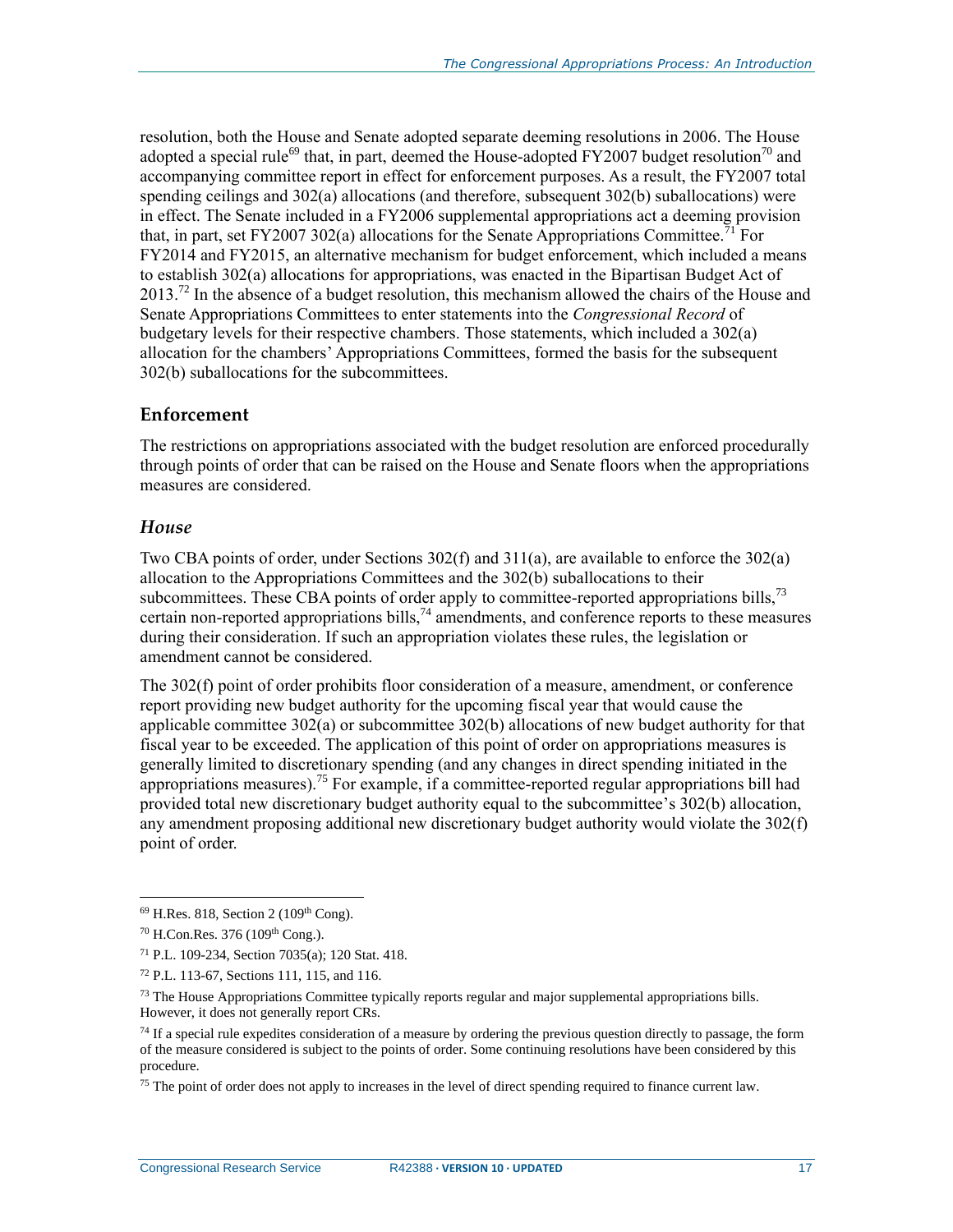The 311(a) point of order prohibits floor consideration of a measure, amendment thereto, or conference report that would cause the applicable total budget authority and outlay ceilings in the budget resolution for that fiscal year to be exceeded.<sup>76</sup> As the amounts of all the spending measures considered in the House accumulate, they could potentially reach or exceed these ceilings. This point of order would typically affect the last spending bills to be considered, such as supplemental appropriations measures or the last regular appropriations bills. In the House, the so-called *Fazio Exception*, however, exempts legislation if it would not cause the applicable committee 302(a) allocations to be exceeded.<sup>77</sup>

Separate orders adopted at the beginning of the  $112<sup>th</sup>$  through  $114<sup>th</sup>$  Congresses, established new requirements applicable to House consideration of amendments to appropriations bills. Section  $3(d)(3)$  of H.Res. 5 (114<sup>th</sup> Congress) provides a point of order against an amendment (or amendments offered en bloc) that proposes a net increase in budget authority, even if the level of budget authority in the bill is below the ceiling established under the appropriate 302(b) subdivision. This establishes a secondary enforcement mechanism intended to preserve any savings below the 302(b) subdivision achieved by the Appropriations Committee or through floor amendments. This new point of order applies only to general appropriations bills.

In addition, the FY2015 budget resolution established points of order in both the House and Senate that prohibit language in appropriations measures that would produce a net increase in the cost of direct spending programs above levels specified in the resolution (for FY201-FY2019).<sup>78</sup>

#### *Senate*

 $\overline{a}$ 

Three points of order typically enforce spending ceilings associated with the budget resolution. Two are CBA points of order, as provided in Sections 302(f) and 311(a). The Senate application of these rules, however, varies from the House versions. The Senate 302(f) point of order prohibits floor consideration of such legislation providing new budget authority for the upcoming fiscal year that would cause the applicable 302(b) suballocations in new budget authority and outlays for that fiscal year to be exceeded. In contrast to the House, it  $(1)$  does not apply to  $302(a)$ allocations, but (2) does enforce the outlay level associated with the 302(b) subdivisions. The 311(a) point of order in the Senate is similar to the House version. The Senate, however, does not provide for an exception similar to the Fazio Exception in the House.

In addition, the FY2015 budget resolution established points of order in both the House and Senate that prohibit language in appropriations measures that would produce a net increase in the cost of direct spending programs above levels specified in the resolution (for FY201-FY2019).<sup>79</sup>

 $76$  Since 2005, the House has adopted a separate order for each Congress that extends enforcement of 302(b) allocations to appropriations bills as amended in the Committee of the Whole, most recently in H.Res. 5 Section  $3(e)(2)$  (114<sup>th</sup> Cong.). The order establishes a point of order in the Committee of the Whole against a motion to rise and report to the House an appropriations bill that, as amended, exceeds the applicable 302(b) allocation in new budget authority. If the presiding officer sustains a point of order against such a motion, the Committee of the Whole must decide, by a vote, whether to adopt the motion even though the amended measure exceeds the allocation. If the committee votes against "rising," it may consider one proper amendment, such as an amendment reducing funds in the bill to bring it into compliance with the allocation. The separate order also provides an up-or-down vote on the amendment. Only one such point of order may be raised against a single measure. For more detailed information on motions to rise, see CRS Report RL32200, *Debate, Motions, and Other Actions in the Committee of the Whole*, by Bill Heniff Jr. and Elizabeth Rybicki.

<sup>77</sup> Section 311(c) of the CBA. The title of the exception refers to former Representative Victor Herbert Fazio Jr.

<sup>78</sup> See S.Con.Res. 11 (114 th Cong.), Section 3103.

<sup>79</sup> See S.Con.Res. 11 (114 th Cong.), Section 3103.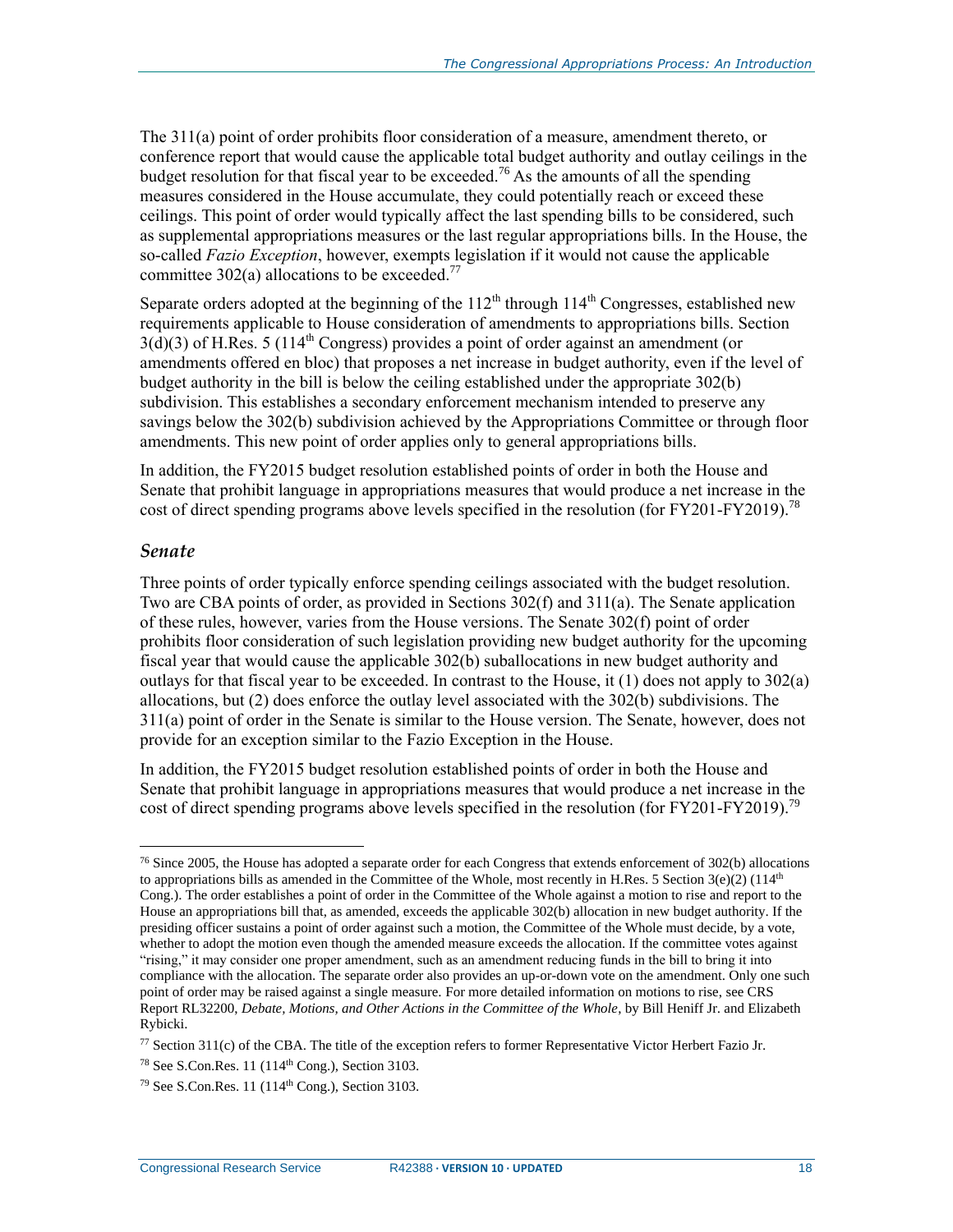Senators may make motions to waive these points of order at the time the issue is raised. Currently, a vote of three-fifths of all Senators (60 Senators if there are no vacancies) is required to approve a waiver motion for any of these points of order. A vote to appeal the presiding officer's ruling also requires a three-fifths vote of all Senators.

## <span id="page-21-0"></span>**Emergency Spending**

In the House and Senate, discretionary appropriations may be designated or otherwise provided so that they are effectively exempt from the budget enforcement limits.<sup>80</sup> Such designations or allowances for additional budget authority are provided pursuant to Section  $251(b)(2)(A)$ -(D) of the Balanced Budget and Emergency Deficit Control Act (BBEDCA) and include the following:

- Appropriations designated as emergency requirements;
- Appropriations designated as Overseas Contingency Operations/Global War on Terrorism (OCO/GWOT);
- Certain appropriations for continuing disability reviews and redeterminations;
- Certain appropriations for the health care fraud and abuse control (HCFAC); and
- Appropriations designated as for disaster relief.

The BBEDCA does not limit the amount of budget authority that can be designated as emergency requirements or for OCO/GWOT each fiscal year, nor does it specify the types of activities that are eligible for such designations. In practice, the emergency requirements designation has generally been used to provide additional budget authority for unanticipated needs.<sup>81</sup> The OCO/GWOT designation has generally been used for expenses associated with overseas operations, such as in Iraq and Afghanistan, as well as other purposes.<sup>82</sup>

The allowable purposes for the continuing disability reviews and redeterminations budget authority are such activities under Titles II and XVI of the Social Security Act and for the costs associated with conducting redeterminations of eligibility under Title XVI. The purposes for the HCFAC funds are any for that program at the Department of Health and Human Services. The BBEDCA specifies the maximum amounts for these programs that would be effectively exempt from the spending limits, if appropriated, for each of the fiscal years between FY2012 and FY2021.

Budget authority eligible for the disaster relief designation is for the cost of activities carried out pursuant to a declaration of a major disaster under the Stafford Act  $(42 \text{ U.S.C. } 5122(2))$ .<sup>83</sup> The amount for this disaster designation is capped each fiscal year to the 10-year rolling average for such budget authority minus the high and low fiscal years during that period. If the entire

 $\overline{a}$ <sup>80</sup> These include points of order under Titles III and IV of the CBA, such as 302(f) and 311(a) points of order, as well as the statutory discretionary spending limits.

 $81$  For example, almost all of the budget authority in the supplemental appropriations act to assist with the Hurricane Sandy recovery (P.L. 113-2) was designated as emergency requirements. More recently, budget authority in the supplemental appropriations act for Department of Defense activities associated with the Iron Dome program (P.L. 113-145) were also designated in this manner.

<sup>82</sup> For further information on OCO/GWOT spending in recent years, see CRS Report R44519, *Overseas Contingency Operations Funding: Background and Status*, coordinated by Lynn M. Williams and Susan B. Epstein.

<sup>83</sup> For further information on appropriations to the disaster relief designation, see CRS Report R42352, *An Examination of Federal Disaster Relief Under the Budget Control Act*, by Bruce R. Lindsay, William L. Painter, and Francis X. McCarthy.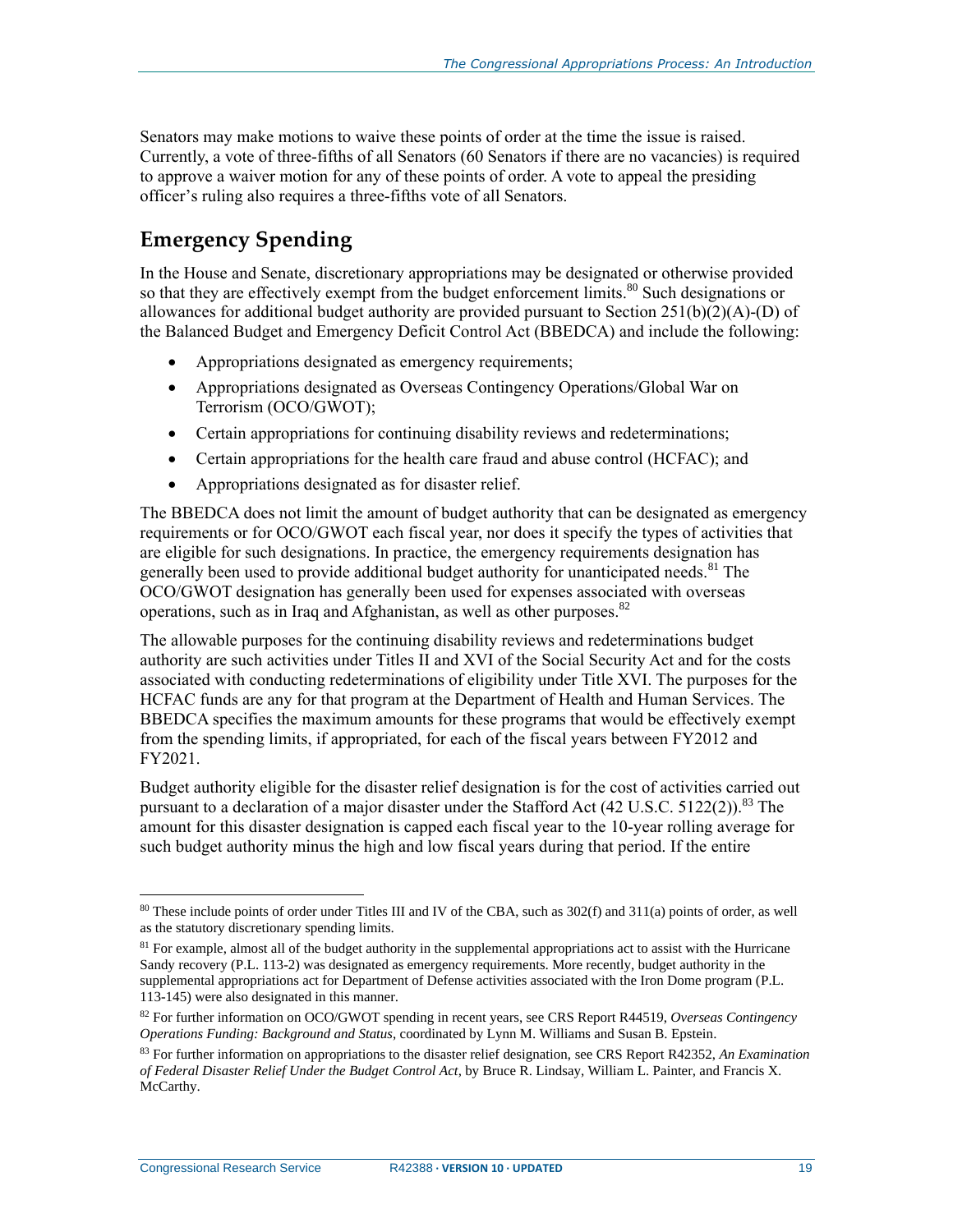allowable amount that can be designated for a fiscal year is not appropriated, the unused amount of the designation may be carried over to the following fiscal year.

Section 314(d) of the CBA allows House amendments to strike amounts that are designated as an emergency in appropriations measures or amendments thereto, notwithstanding their budgetary effects. In the Senate, amounts that are designated as an emergency are subject to a point of order under Section 314(e). That point of order may be waived by a three-fifths vote of the Senate. If the point of order is not waived and the presiding officer sustains the point of order, the designation is stricken, and the measure or amendment may be vulnerable to the various enforceable spending limits.<sup>84</sup>

The House also considers the emergency, OCO/GWOT, and disaster relief designations to be legislative and prohibits their inclusion in general appropriations bills, amendments thereto, or conference reports.<sup>85</sup> The Senate, however, does not consider such designations to be legislative.

## <span id="page-22-0"></span>**Rescissions**

Rescissions are provisions of law that cancel previously enacted budget authority. For example, if Congress provided \$50 million to an agency, it could enact subsequent legislation cancelling some or all of the budget authority prior to its obligation. Rescissions are an expression of changed or differing priorities. They may also be used to offset increases in budget authority for other activities.

The President may recommend rescissions to Congress, but they must be enacted into law in order to take effect. Under Title X of the CBA, <sup>86</sup> if Congress does not enact a bill approving the President's rescissions within 45 days of continuous session of Congress, the budget authority must be made available for obligation.

In response to the President's recommendation, Congress may decide not to approve the amount specified by the President, approve the total amount, or approve a different amount. For example, in 2005, the President requested a rescission of \$106 million from the Department of Defense (DOD), Operations and Maintenance, Defense-Wide account and \$48.6 million from DOD, Research, Development, Test, and Evaluation, Army account. Congress provided a rescission of \$80 million from the first account in the DOD, Emergency Supplemental Appropriations to Address Hurricanes in the Gulf of Mexico, and Pandemic Influenza Act, 2006, but it did not provide a rescission from the second account.<sup>87</sup>

Congress may also initiate rescissions. For example, in the above act, Congress also included a rescission of \$10 million from the Department of State, Diplomatic and Consular Programs account.

As budget authority providing the funding must be enacted into law, so too a rescission cancelling the budget authority must be enacted into law. Rescissions can be included either in separate rescission measures or any of the three types of appropriations measures.

 $\overline{a}$ 84 These designations may be subject to other points of order under the CBA. For general information on Budget Act points of order, see CRS Report 97-865, *Points of Order in the Congressional Budget Process*, by James V. Saturno.

<sup>85</sup> House Rule XXI, clause 2(b) and (c), and Rule XXII, clause 5(b). This interpretation effectively requires a waiver of these provisions in order to consider appropriations with these designations. See ["Relationship Between Authorization](#page-11-1)  [and Appropriations Measures."](#page-11-1)

<sup>86</sup> Title X is referred to as the Impoundment Control Act.

<sup>87</sup> P.L. 109-148, 119 Stat. 2680.